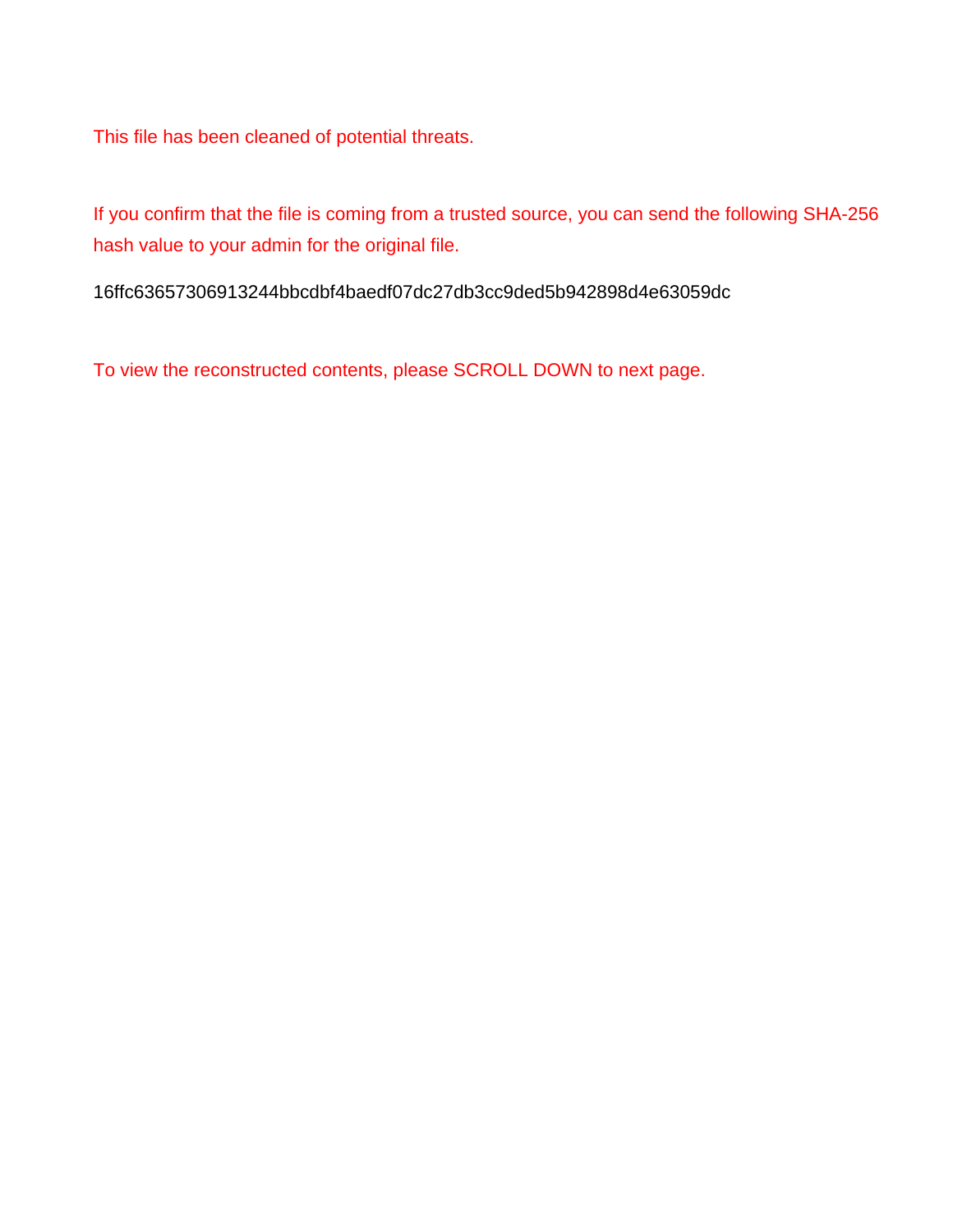

**INSTITUTE FOR PLASMA RESEARCH Bhat, Nr Indira Bridge, Gandhinagar – 382 428. GUJARAT (INDIA) Tel. : + 91 – 23962000 Fax : + 91 – 23962277**

# PART - II : TECHNICAL BID

# **Name of work**

# **Tender for Re-surfacing of Road at IPR Bhat, Gandhinagar**

# **Tender Notice No : IPR/TN/CIVIL/1/2015 dated: 23.3.2015 Two Bid System**

**Address of Tender : Division Head, Civil Maintanance Group Inviting Authority INSTITUTE FOR PLASMA RESEARCH Near Indira Bridge, Bhat – Gandhinagar – Gujarat - 382428 Telephone No. –079-23964023 Fax No. -079 -23962277**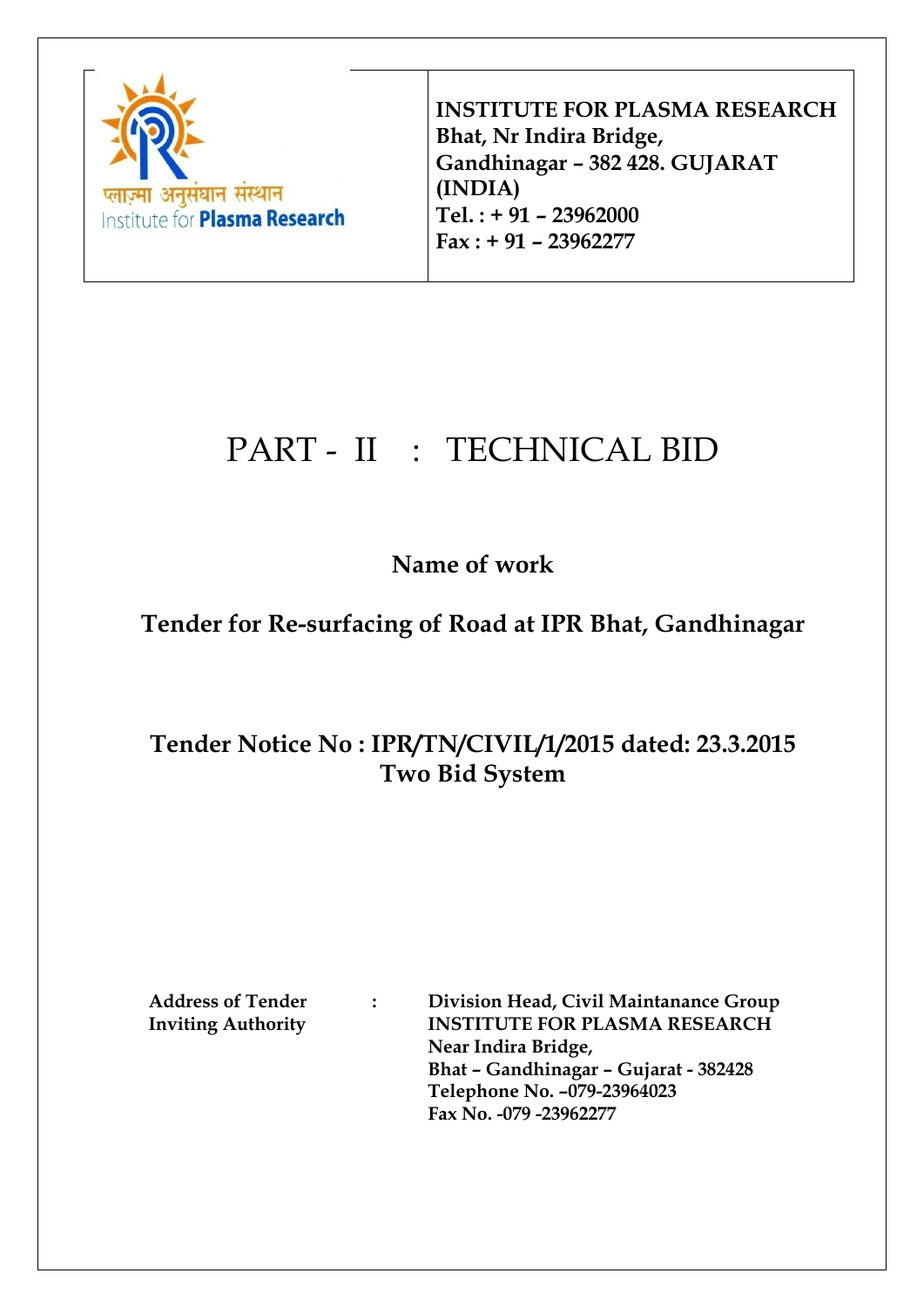

**प्लाज़्मा अनुसंधान संस्थान**<br>भाट, निक्ट इन्वीरा पुल, गांबीनगर - ३८२४२८, गुजरात (भारत) Institute for **Plasma Research** Bhat, Near Indira Bridge, Gandhinagar - 382428, Gujarat (INDIA) Phone: +91-79-23962000, Fax: +91-79-23962277, Web: http://www.ipr.res.in

# **SECTION – 1 (i) Tender Notice (Newspaper Advertisement)**

#### **Tender Notice No: IPR/TN/CIVIL/1/2015 (Two Bid System) dated 23.3.2015:**

Online item rate tenders are invited through e-tendering mode by the Division Head, Civil Maintenance Group, on behalf of Director, Institute for Plasma Research, **Nr. Indira Bridge, Bhat, Gandhinagar – Gujarat - 382 428,** in two bids, from eligible contractors for the following works.

| Name of Work:                                   | Re-surfacing of Road at Institute for  |  |  |  |  |
|-------------------------------------------------|----------------------------------------|--|--|--|--|
|                                                 | Plasma Research<br>$(IPR)$ ,<br>Bhat,  |  |  |  |  |
|                                                 | Gandhinagar.                           |  |  |  |  |
| Approx. Estimated Cost (Rs.)                    | 1,33,18,610/-                          |  |  |  |  |
| <b>Completion Period</b>                        | 30 Days (Including monsoon period, if  |  |  |  |  |
|                                                 | any)                                   |  |  |  |  |
| <b>Tender Processing Fee</b>                    | Rs. 5618/- should be paid only by e-   |  |  |  |  |
|                                                 | payment through electronic mode to M/S |  |  |  |  |
|                                                 | <b>ITI</b> Limited.                    |  |  |  |  |
| $EMD$ (Rs.)                                     | 2,66,400/                              |  |  |  |  |
| Tender document available for view and          | 23.3.2015 to 7.4.2015                  |  |  |  |  |
| downloading on website                          |                                        |  |  |  |  |
| <b>Clarifications regarding Tender document</b> | 13.4.2015 at 16:00 Hours               |  |  |  |  |
| Closing of online submission of tenders         | up to 17:00 Hours on 23.4.2015         |  |  |  |  |
| Time and Date of online Opening of              | 24.4.2015 at 15:30 Hours               |  |  |  |  |
| <b>Technical Bid</b>                            |                                        |  |  |  |  |

Detailed tender notice along with Eligibility criteria and Tender Document is available on website **www.tenderwizard.com/DAE** for free view and downloading**.** To participate in e-tendering process, it is mandatory to get registered on the above e-tender portal. The interested agencies are required to scan/fill in and upload the specified documents along with processing fees and Earnest money deposit on or before the closing date.

Financial Bids of only qualified bidders will be opened at a later date to be notified separately.

The Director, IPR reserves the right to accept or reject tender in full or part of any or all tenderers or to cancel the tender in Toto without assigning any reason thereof.

Detailed NIT & Tender Document are also available on the Institute's website **http://www.ipr.res.in/advertisements.html** for reference purpose only. For further information, please contact: 079 23964023/4104, Fax: 079 23962277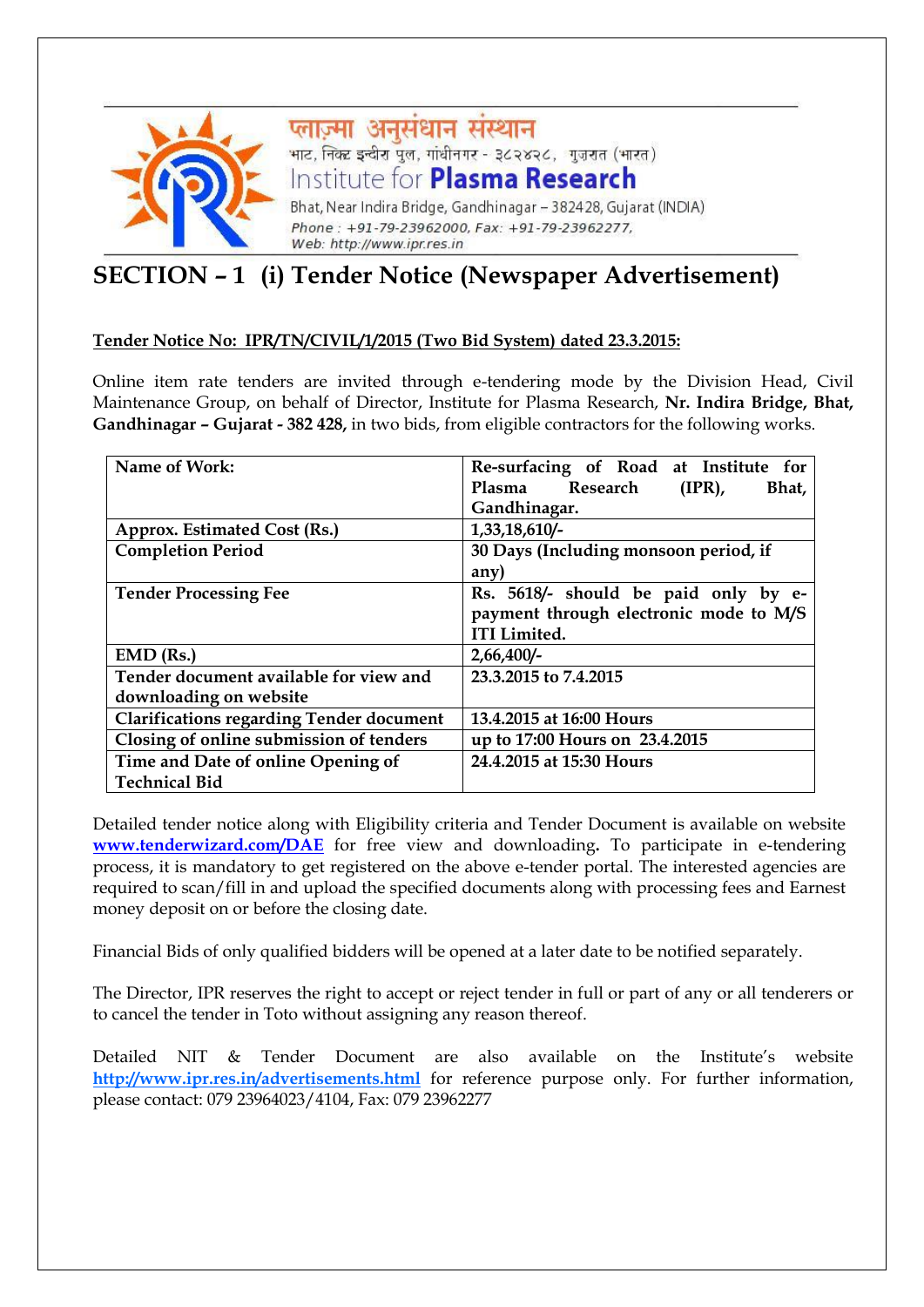

प्लाज़्मा अनुसंधान संस्थान .<br>भाट, निक्ट इन्वीरा पुल, गांधीनगर - ३८२४२८, गुजरात (भारत) Institute for **Plasma Research** Bhat, Near Indira Bridge, Gandhinagar - 382428, Gujarat (INDIA) Phone: +91-79-23962000, Fax: +91-79-23962277,

# SECTION – 1 **(ii) Detailed Tender Notice**

### **Tender Notice No: IPR/TN/CIVIL/1/2015 (Two Bid System) :**

#### **Tender notice for Re-surfacing of Raod at IPR-Bhat, Gandhinagar.**

Web: http://www.ipr.res.in

Online item rate tenders are invited through e-tendering mode by the Division Head, Civil Maintanance Group, on behalf of Director, Institute for Plasma Research, **Nr. Indira Bridge, Bhat, Gandhinagar – Gujarat - 382 428,** in two bids, from eligible contractors for the following works.

### **PART-A: INSTRUCTION FOR ONLINE SUBMISSION**

#### **1 Steps for downloading, uploading and free view-**

Prospective bidders or General public can see and download free of cost **PDF format** of the tender documents from website www.tenderwizard.com/DAE **>Tender Of DAE > Institute for plasma research, Gandhinagar**

To participate in the tender, Prospective Bidder are requested to download the Excel formats, after login in the Home page of the website www.tenderwizard.com/DAE with **User id/ Password /Class III Digital Signature Certificate.** The services for e-tendering in IPR/DAE is provided by M/s ITI Ltd., Tender wizard Help Desk Centre, # 24, 1st Floor, Sudha Complex, Near Havanoor Circle, 3rd Stage, 4th Block, Basaveshwaranagar, Bangalore - 560 079, Ph:91-80-40482000, Telefax: 91- 80-40482114, Email: daehelpdesk@gmail.com.

Steps to Download the excel formats of particular tender:

- a: Click on **UNAPPLIED** button
- b*: Click on REQUEST button*
- *c: Pay Tender Processing fee online via* e-payment through electronic mode
- *d: Click on SUBMIT button,*
- *e*: Click on **INPROGRESS** button (In status column bidder will find the tender as **RECEIVED**)
- f: Bidder will be able to download required Tender Documents by clicking **EDIT attachment**  button for any number of times till last date of submission.
- 1 Prospective Bidder has to fill Excel Documents and upload the same without renaming it. Please refer Help Manual for Tender submission or contact ITI Helpdesk.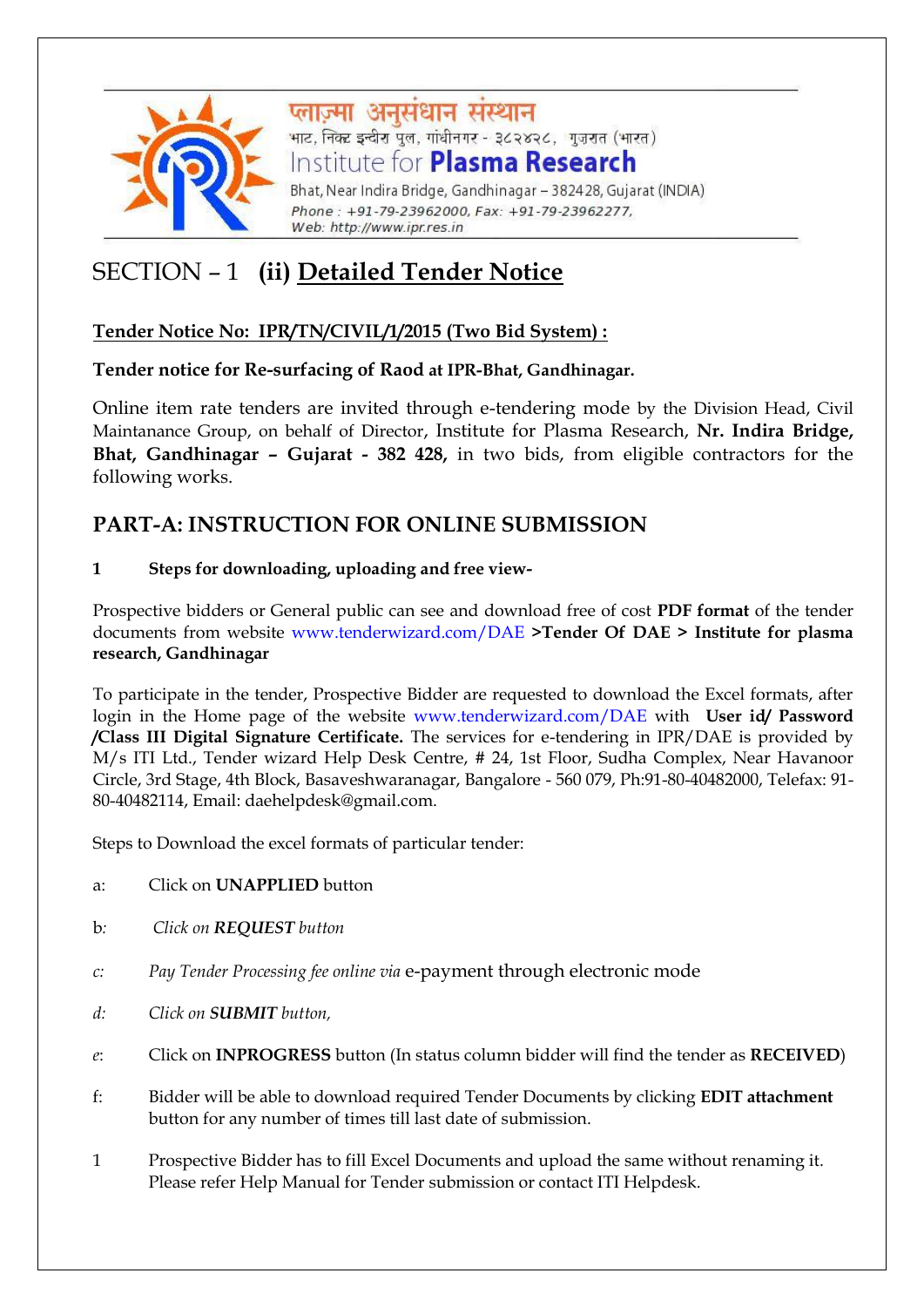- 2 The intending bidder must read the terms and conditions in the notice inviting tender & prequalification criteria carefully. He should only submit his bid if he considers himself eligible and he is in possession of all the documents required.
- 3 Submission of bid shall mean acceptance of undertaking to be furnished online by bidder as per format enclosed as Form – "I".
- 4. Information and Instructions for bidders posted on website shall form part of tender document. The tender is to be downloaded and uploaded only on www.tenderwizard.com/DAE after paying requisite processing fee.
- 5. The bid can only be submitted after uploading the mandatory scanned documents, payment of processing fee in favour of **"ITI LIMITED, NEW DELHI"**, Earnest Money Deposit in favour of IPR and other documents as specified. Processing fee shall not be refunded in any case.
- 6. After submitting bids the contractor can re-submit revised bid any number of times but before stipulated closing time and date of online submission of bid as notified. The bidder can withdraw the bid before stipulated closing date and time of online submission. But, once the bidder withdraws the bid, it cannot be resubmitted.

Submission of the tender document after the due date and time shall not be permitted. Time being displayed on e-tendering portal shall be final and binding on the Bidder.

- 7. The contractors, who are not enrolled on www.tenderwizard.com/DAE website, are required to get enrolled.
- 8. The intending bidder must have valid class-III digital signature to submit the bid.
- 9. Contractor must ensure to quote rate of each item. The column meant for quoting rate in figures appears in **YELLOW** colour and the moment rate is entered, it turns **SKY BLUE**. In addition to this, while selecting any of the cells a warning appears that **if any cell is left blank the same shall be treated as "0".** Therefore, if any cell is left blank and no rate is quoted by the bidder, rate of such item shall be treated as "0" (ZERO). The bidder shall be required to xecute such items at his quoted rate of zero as per specifications, bill of quantity and GCC provisions.
- 10. On successful e-payment of tender processing fees, the Bidders can download the tender document (including Excel sheets, if any) from the e-tendering portal. The Bidders have to upload the details of e-payment towards processing fees, before the last date & time and download the tender documents (including Excel sheets, if any) from the e-tendering portal only, otherwise, it will not be possible for them to upload the e-tender documents on the etendering portal.

Note: Downloading the tender documents (including Excel sheets, if any) without confirmation of payment details on above e-tendering portal shall not be valid and rejected summarily.

Bidders are advised to upload their documents well in time, to avoid last minutes rush on the server or complications in uploading. IPR, in any case, will not be responsible for any type of problem in uploading the documents.

11. The bidders are solely responsible to keep their email and bank account active and to update their profile in case of change. This is essential as communication shall preferably be done by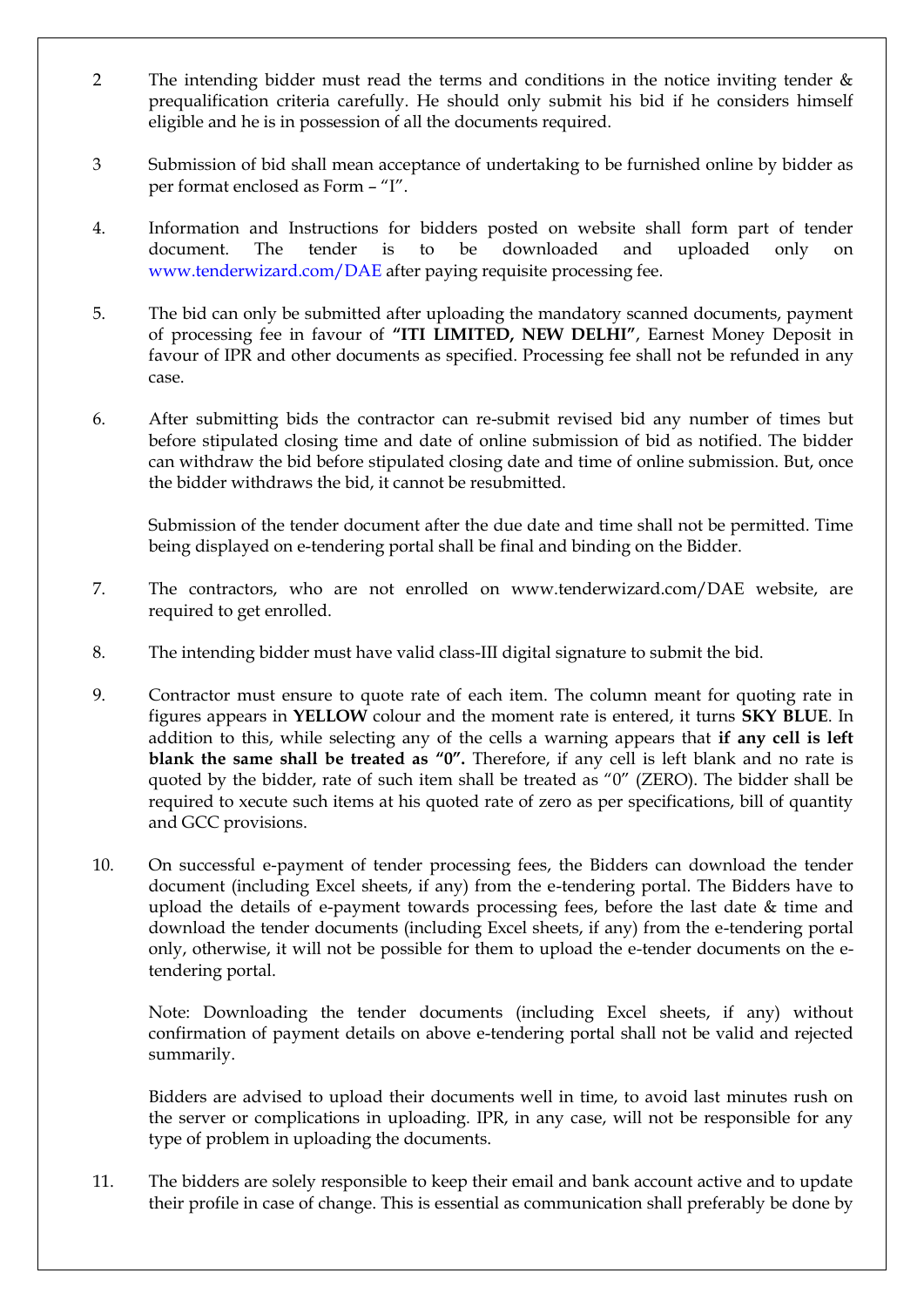e- mail by Institute. Moreover, all the auto generated mail by e-tendering portal shall be sent on this e-mail address.

- 12. Contractor can upload documents in the form of JPG format and PDF format.
- 13. Bidders are advised to open bank account with core banking solution branch (with NEFT / RTGS) in order to facilitate online payment of tender processing fee for their own benefit.
- 14. The detailed NIT and Technical bid shall be part of agreement. If the bidder at any stage refuses to accept the same, the bid shall be rejected and Earnest Money Deposit shall be forfeited. Further disciplinary action is liable to be taken including.
- 15. In case of any problem with the submission of the tender document, the Bidder may have the assistance of help desk or use the help manual given on the said website or mobile and email mentioned elsewhere.

| $\mathbf{1}$   | NIT No.                      | IPR/TN/CIVIL/1/2015 dated 23.3.2015                                                                      |
|----------------|------------------------------|----------------------------------------------------------------------------------------------------------|
| $\overline{2}$ | Name of work                 | Re-surfacing of Road at Institute for plasma research (IPR),                                             |
|                |                              | Bhat, Gandhinagar                                                                                        |
| 3              | Scope of Work                | Re-surfacing Road including cleaning of the surface, leveling of                                         |
|                |                              | the pot holes, undulations, preparing of the surface, maintaining                                        |
|                |                              | of camber, slopes etc, proving of carpet including seal coat,                                            |
|                |                              | making of bumps, road marking paints and other works related to                                          |
|                |                              | Re-carpeting of Road at IPR, BHAT, Gandhinagar                                                           |
| 3              | <b>Estimated</b> cost        | Rs. 1,33,18,610/- (Approximately) (Excluding service tax)                                                |
| $\overline{4}$ | <b>Earnest Money Deposit</b> | Rs. 2,66,400/-, to be submitted in the form of demand draft or Pay                                       |
|                |                              | order of Nationalized Bank/ICICI /IDBI/AxisBank /HDFCBank                                                |
|                |                              | in favour of INSTITUTE FOR PLASMA RESEARCH, Bhat,                                                        |
|                |                              | Gandhinagar, Gujarat. The bid can only be submitted after                                                |
|                |                              | uploading the scanned copy of DD etc and original should be                                              |
|                |                              | deposited in office of Tender Inviting Authority within the period                                       |
|                |                              | of bid submission.                                                                                       |
| $\overline{4}$ | Completion period            | 30 Days (Including monsoon period, if any)                                                               |
|                |                              |                                                                                                          |
| $\overline{5}$ | Tender document cost         | <b>NIL</b>                                                                                               |
| 6              | Tender processing fees in    | Rs. 5618/-, by e-payment through electronic mode to M/s ITI                                              |
|                | favour of service provider.  | Limited                                                                                                  |
| $\overline{7}$ | Availability of tender       | from $23.3.2015$ $(15:00$ Hours)<br>to 7.4.2015 (17:00                                                   |
|                | documents for view and       | Hours) on website www.tenderwizard.com/DAE                                                               |
|                | download after [aying of     | The tender document is also available on the website:                                                    |
|                | processing fee               | http://www.ipr.res.in/advertisements.html (for reference only                                            |
|                |                              | and not for online submission)                                                                           |
| 8              | Seeking clarification on     | The Bidder can seek clarifications regarding tender document up                                          |
|                | Tender document, if any      | to 13.4.2015 (16:00 Hours) by uploading their queries on website                                         |
|                |                              | www.tenderwizard.com/DAE. The clarifications will be uploaded                                            |
|                |                              | on the same web portal by 17.4.2015 (17:00 Hours).                                                       |
| 9              | Help Desk for e-tendering    | Representative of M/s ITI<br>a)                                                                          |
|                | related queries / services   | Shri Sunil K Patel                                                                                       |
|                |                              | Mobile No. 09624981992                                                                                   |
|                |                              | e-mail: twhelpdesk426@gmail.com,                                                                         |
|                |                              | daehelpdesk@tenderwizard.co.in, nodalofficer.et@ipr.res.in<br>b) All India Help line No: 91-80-40482000, |

#### **PART-B: TENDER NOTICE DETAILS**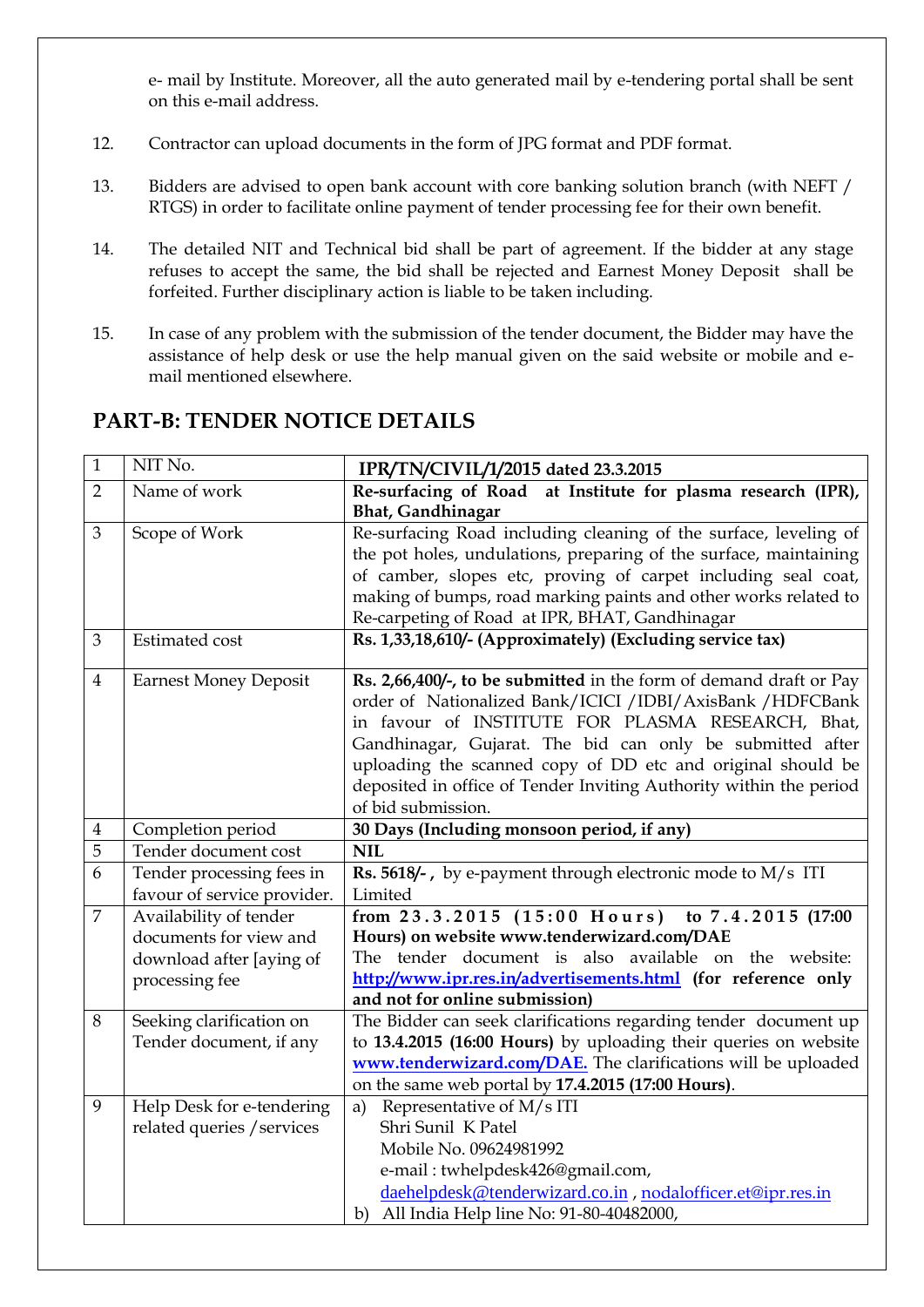|                                                                                                        |                                                                                               | e-mail: daehelpdesk@tenderwizard.co.in                                                               |  |  |
|--------------------------------------------------------------------------------------------------------|-----------------------------------------------------------------------------------------------|------------------------------------------------------------------------------------------------------|--|--|
|                                                                                                        |                                                                                               | From 10.00 AM to 6.00 PM on all working days.                                                        |  |  |
| 10                                                                                                     | Address for site visit, if                                                                    | Site visit by Agencies (if any) - Up to 13.4.2015 (16:00 Hours)                                      |  |  |
|                                                                                                        | any                                                                                           | Contact office of Division Head, Civil Maintanance Group at                                          |  |  |
|                                                                                                        |                                                                                               | Institute for Plasma Research, Near Indira Bridge, Bhat,                                             |  |  |
|                                                                                                        |                                                                                               | Gandhinagar -382428                                                                                  |  |  |
|                                                                                                        |                                                                                               | Phone no.: 079 23964023/4104                                                                         |  |  |
|                                                                                                        |                                                                                               | Fax: 079 23962277                                                                                    |  |  |
|                                                                                                        |                                                                                               | e-mail: smpatel@ipr.res.in                                                                           |  |  |
| 11                                                                                                     | Last date and time of                                                                         | 23.4.2015 (17:00 Hours)                                                                              |  |  |
|                                                                                                        | closing of online                                                                             |                                                                                                      |  |  |
|                                                                                                        | submission of tenders                                                                         |                                                                                                      |  |  |
| 12                                                                                                     | Date and time of online                                                                       | 24.4.2015 (15:30 Hours) in the Division Head, Civil Maintanance                                      |  |  |
|                                                                                                        | opening of technical bid.                                                                     | Group at IPR division, Institute for Plasma Research, Near Indira                                    |  |  |
|                                                                                                        |                                                                                               | Bridge, Bhat, Gandhinagar -382428                                                                    |  |  |
|                                                                                                        |                                                                                               | Note: Director, IPR reserves the right to accept or reject any application(s), without assigning any |  |  |
|                                                                                                        |                                                                                               | reason thereof. The applications with any condition shall be rejected forthwith.                     |  |  |
|                                                                                                        | The time allowed for carrying out the work will be 30 Days (including Monsoon period from the |                                                                                                      |  |  |
| 15th day after the date of written orders / LOI to commence the work or from the first day of          |                                                                                               |                                                                                                      |  |  |
| handing over of the site, whichever is later, in accordance with the phasing, if any, indicated in the |                                                                                               |                                                                                                      |  |  |
|                                                                                                        | tender documents.                                                                             |                                                                                                      |  |  |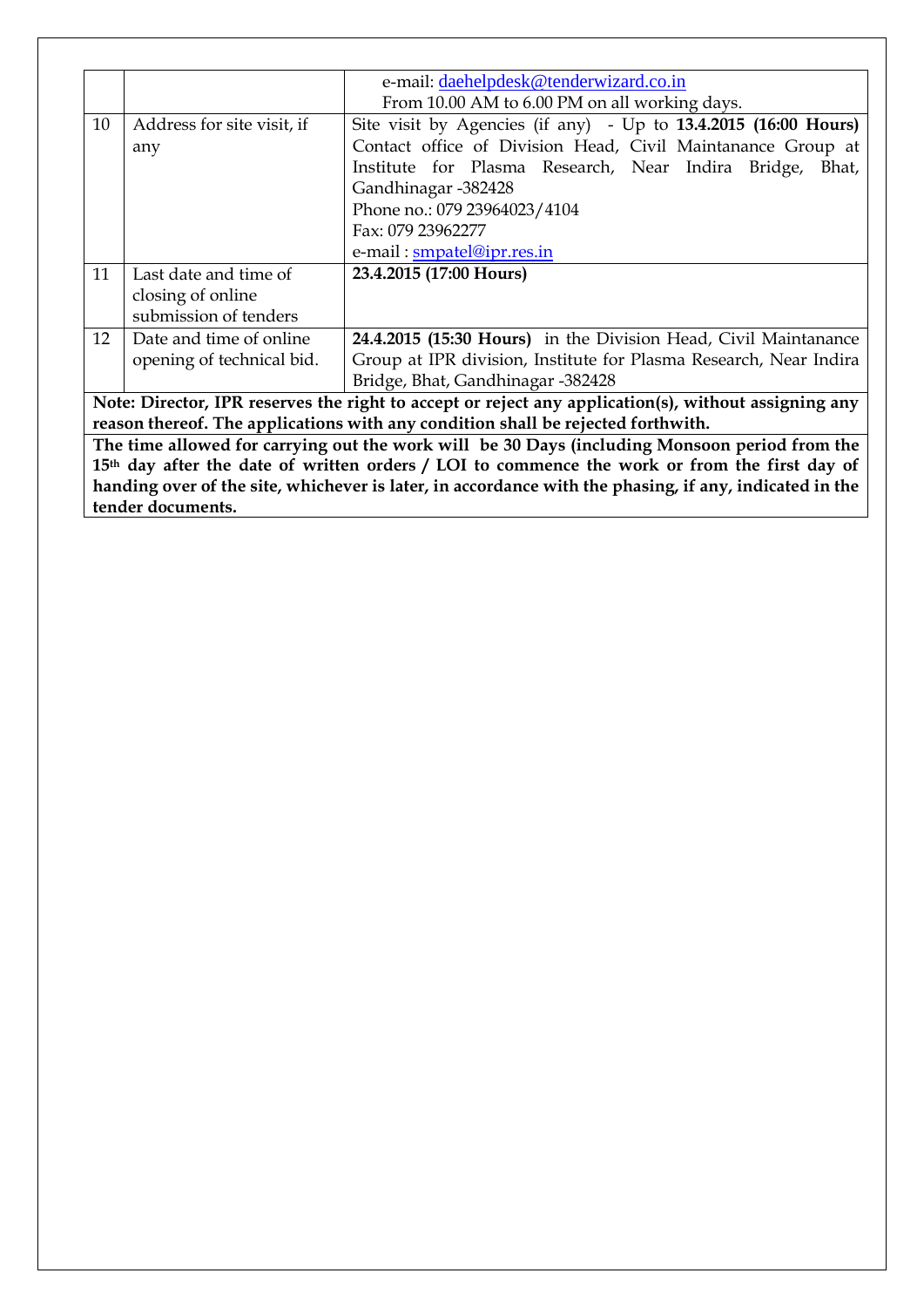## **PART-C: REQUIREMENTS AND ELIGIBILTY CRITERIA**

The Bidders, who fulfill the following requirements on their own, shall only be eligible to apply. Joint ventures are not accepted.

| 1. | Should have satisfactorily completed Bitumenious Road work including road carpeting as        |  |
|----|-----------------------------------------------------------------------------------------------|--|
|    | mentioned below during the last five years ending on 28th February 2015                       |  |
|    | Three works each costing not less than Rs. 53 Lacs<br>(i)<br><b>or</b>                        |  |
|    | (ii) Two works each costing not less than Rs. 80 Lacs<br><b>or</b>                            |  |
|    | (iii) One work costing not less than Rs. 107 Lacs                                             |  |
|    |                                                                                               |  |
|    | Note: A certificate for qualifying completed work(s) issued by Engineer in Charge or Owner    |  |
|    | or Consultant/Architect duly certified by the owner should be attached as per prescribed      |  |
|    | format.                                                                                       |  |
| 2. | Should have minimum of five years of experience in Bitumenious Road work as on 28th           |  |
|    | February 2015.                                                                                |  |
| 3. | Should have valid minimum bank solvency of a Nationalized Bank/Scheduled Bank of Rs. 53       |  |
|    | Lacs.                                                                                         |  |
| 4. | Should have had minimum average annual turnover of Rs. 133 lacs during the last three years   |  |
|    | ending 31st March, 2014.                                                                      |  |
| 5. | Should not have incurred any loss in more than two years during the last five years ending on |  |
|    | 31st March, 2014.                                                                             |  |
| 6. | Proof of registration with Government / Semi Government organizations / Statutory Bodies /    |  |
|    | reputed organization like CPWD, MES, BSNL, Railways, State PWDs etc. in appropriate class     |  |
|    | OR having experience in execution of similar nature of works.                                 |  |
| 7. | The bidding capacity of the Bidder should be equal to or more than the cost of the work. The  |  |
|    | bidding capacity shall be worked out by the following formula:                                |  |
|    |                                                                                               |  |
|    | Bidding Capacity = $(A \times N \times 2) - B$                                                |  |
|    | A= Maximum value of construction works executed in any one year during the<br>Where,          |  |
|    | last five years taking into account the completed as well as works in progress. The works     |  |
|    | considered for evaluating this value shall be detailed in Form -"C".                          |  |
|    | N= Number of years prescribed for completion of work for which tender application has been    |  |
|    | invited.                                                                                      |  |
|    | $B =$ Value of existing commitments and ongoing works to be completed during the period of    |  |
|    | completion of work for which tender has been invited. The works considered for evaluating     |  |
|    | this value shall be detailed in Form -"D".                                                    |  |
|    |                                                                                               |  |
|    | The Bidder shall workout the bidding capacity as per above procedure and upload the           |  |
|    | same.                                                                                         |  |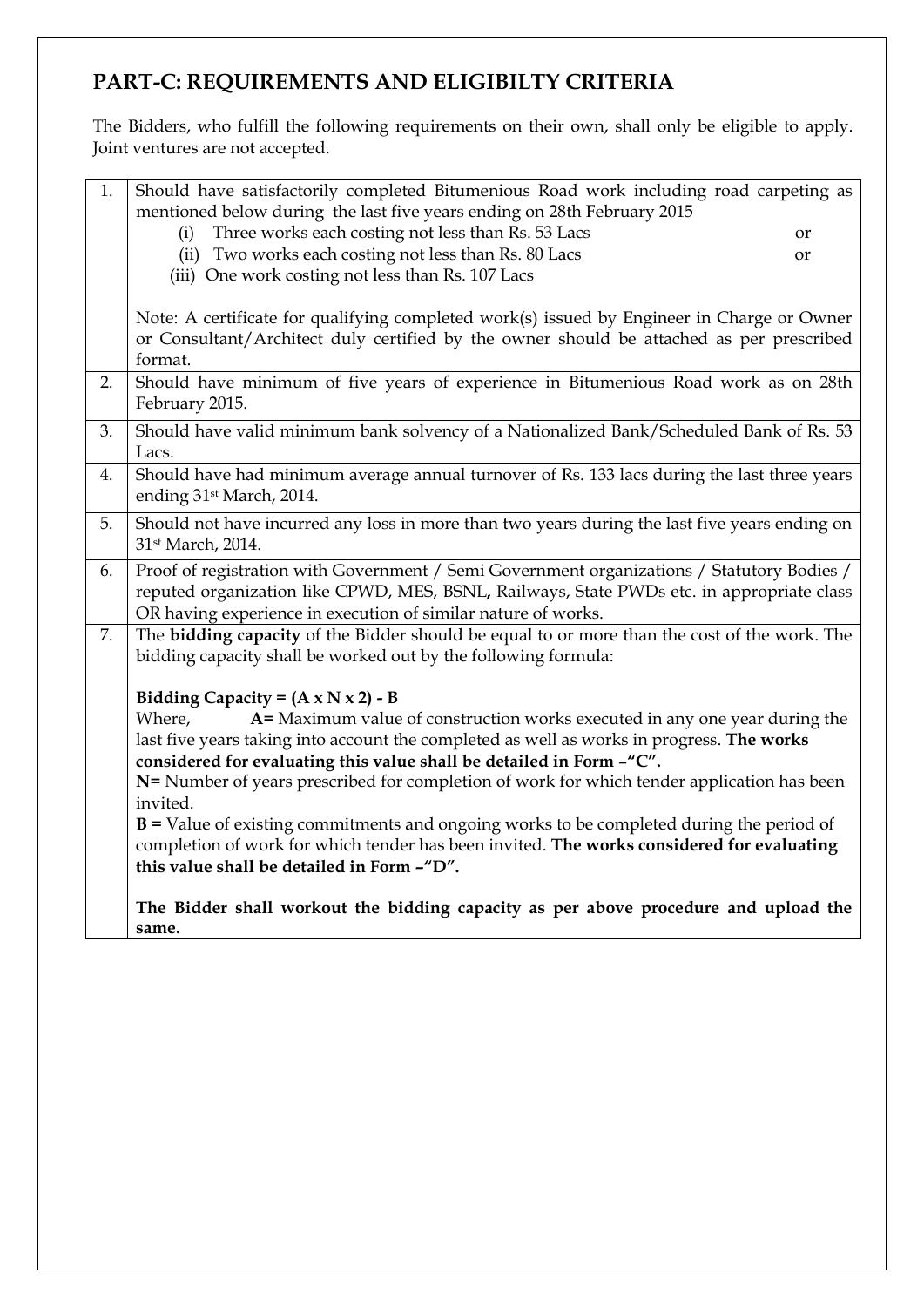#### **In addition to the supporting documents for eligibility criteria, information for the following to be submitted:**

| 1. | List of Completed works during last 5 years ending on 28th February 2015                   |
|----|--------------------------------------------------------------------------------------------|
|    | (As per Form "C")                                                                          |
| 2. | List of all ongoing Works. All works of any nature in hand must be furnished. No works     |
|    | shall be left out. (As per Form "D")                                                       |
| 3. | List of construction plant, machinery, equipments, accessories & infrastructure facilities |
|    | possessed by the Bidder and that proposed to complete the work in time. (As per Form "H")  |
| 4. | List of Administrative & Technical staff available with the Bidder and that proposed to be |
|    | deployed to complete this work in time. (As per Form " $G$ ")                              |
| 5  | <b>DOCUMETNS:</b> (Scanned copy of original certificates to be uploaded)                   |
|    | i) PAN (Permanent Account Number) Registration                                             |

#### **Undertaking to be submitted :**

| Undertaking as per Form "I" of Tender document should be submitted. |  |
|---------------------------------------------------------------------|--|
|---------------------------------------------------------------------|--|

The Bidder may furnish any additional information, which they think necessary to establish their capabilities to successfully complete the envisaged work. No information shall be entertained after last date of online submission of tenders unless it is called by the competent authority.

**Short listing of the agencies shall be subject to thorough verification of their credentials and inspection of works carried out by them (if required), through a Technical Evaluation Committee, constituted by IPR**. After evaluation of applications, a list of qualified tenderers shall be prepared for further opening of financial bid.

If any information furnished by the Bidder is found incorrect at a later stage, they shall be liable to be debarred from tendering /taking up of work in IPR. IPR reserves the right to verify the particulars furnished by the Bidder independently and reject any application without assigning any reason.

**NOTE: prospective agencies shall satisfy themselves of fulfilling all the NIT criteria before submission of tender. The Institute reserves the right to not consider the tender documents of the agencies not fulfilling the stipulated criteria.**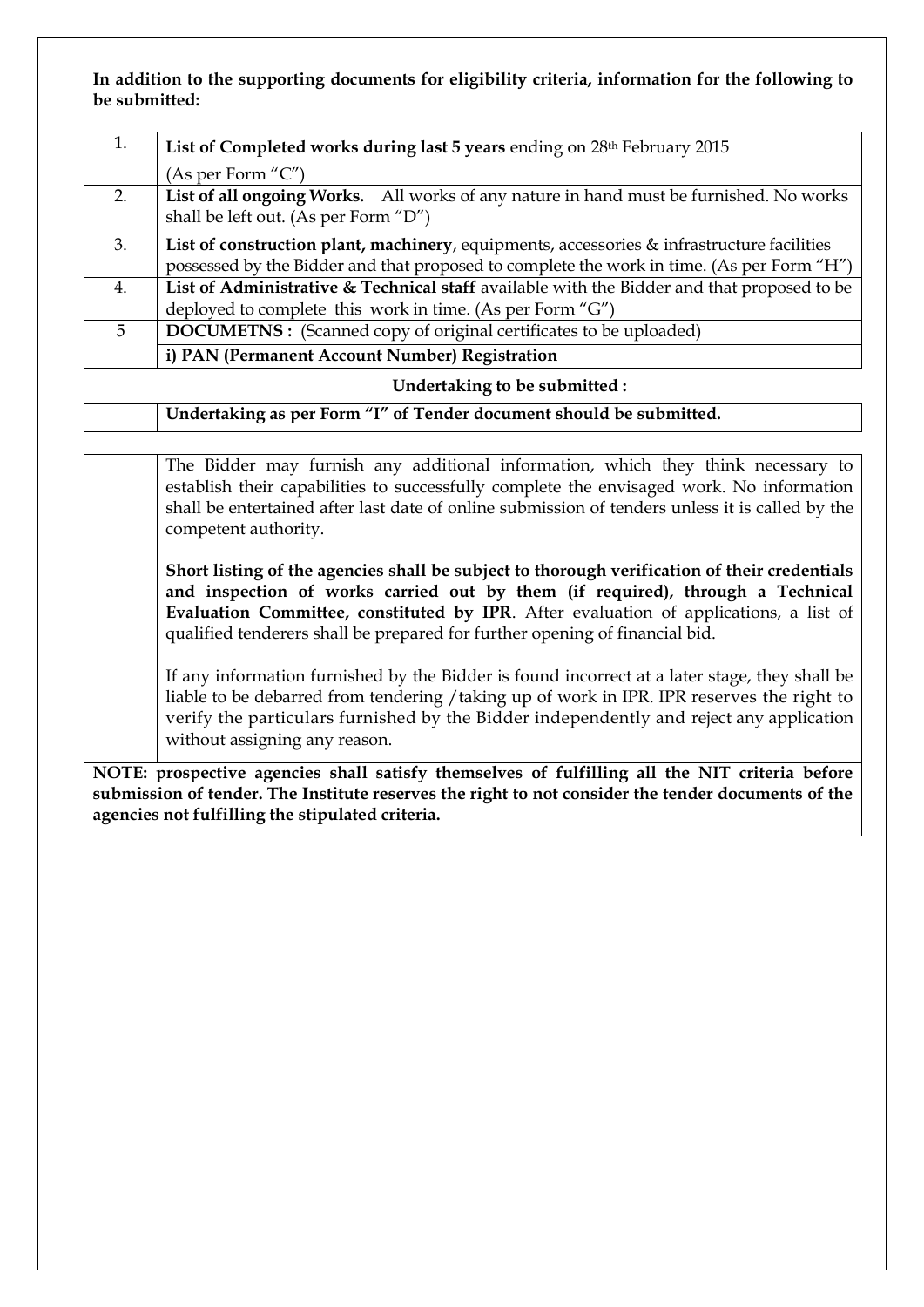### **PART- D: DOCUMENTS TO BE SCANNED & UPLOADED**

Prospective Bidders shall satisfy themselves of fulfilling all the eligibility criteria and in possession of all the documents required before submission of online tender document. The interested agencies are required to scan / fill in and upload the documents as per following lists within the period of bid submission:

**Note: The Bidders are requested to fill up the facts & figure in the prescribed format. Simply filling like Yes or No shall not be accepted.**

| $\mathbf{1}$   | Form "A": Financial information: Financial Turn Over on construction works certified by                                   |
|----------------|---------------------------------------------------------------------------------------------------------------------------|
|                | CA & Profit & Loss statement certified by CA.                                                                             |
|                | Note: Supporting other Financial documents may be uploaded. Entire Balance sheet need                                     |
|                | not be uploaded.                                                                                                          |
| $\overline{2}$ | Form "B"- Solvency certificate                                                                                            |
| 3              | Form "C": List of Completed works during last 5 years ending on 28th February 2015                                        |
| $\overline{4}$ | Form "D": List of all ongoing Works. All works of any nature in hand must be furnished.                                   |
|                | Any ongoing works left out shall be viewed seriously, leading to rejection of application. No<br>works shall be left out. |
| 5              | Form "E"- Performance report of works referred to in form "C" & "D"                                                       |
| 6              | Form "F"- Structure & organization                                                                                        |
| $\overline{7}$ | Form "G"- List of Administrative & Technical staff available with the Bidder and that                                     |
|                | proposed to be deployed to complete this work in time                                                                     |
| 8              | Form "H"- List of construction plant, machinery, equipments, accessories & infrastructure                                 |
|                | facilities possessed by the Bidder and that proposed to complete the work in time                                         |
| 9              | Form "I"- Undertaking that the list submitted towards eligible similar work(s) have not been                              |
|                | executed through another contractor on back to back basis.                                                                |
| 10             | Proof of registration with Government / Semi Government organizations / Statutory Bodies                                  |
|                | / reputed organization like CPWD, MES, BSNL, Railways, State PWDs etc. in appropriate                                     |
|                | class OR having experience in execution of similar nature of works.                                                       |
| 11             | Form-"J" - Letter of transmittal (To be up-loaded on their letter head)                                                   |
| 12             | E-payment towards tender processing fees in favour of M/s. ITI Ltd, New Delhi.                                            |
| 13             | PAN registration                                                                                                          |
| 14             | Power of attorney of the signatory of bid as per relevant clause of NIT                                                   |
| 15             | Additional information if any to meet the eligibility criteria of pre-qualification                                       |
|                | Note: Scanned copy of original certificates to be uploaded                                                                |

Note: It is binding on the bidder to fill the data required for assessment of eligibility criteria in the excel sheet uploaded for the purpose. The technical evaluation shall be done based on the data provided in excel sheet and the relevant document uploaded to support the same. In case where the relevant information is not filled in the uploaded excel sheets while commensurate supporting documents are uploaded, the supporting documents shall not be considered in evaluation as the technical evaluation sheet is auto generated by system. Therefore the bidders in their own interest shall fill all the relevant information in excel sheets and upload commensurate supporting documents. The IPR shall not accept any new document for prequalification after bid opening. IPR may ask for clarification and submission of documents in support of documents/information already submitted.

### **PART - E: STANDARD FORMATS FOR ELIGIBILITY CRITERIA TO BE UPLOADED**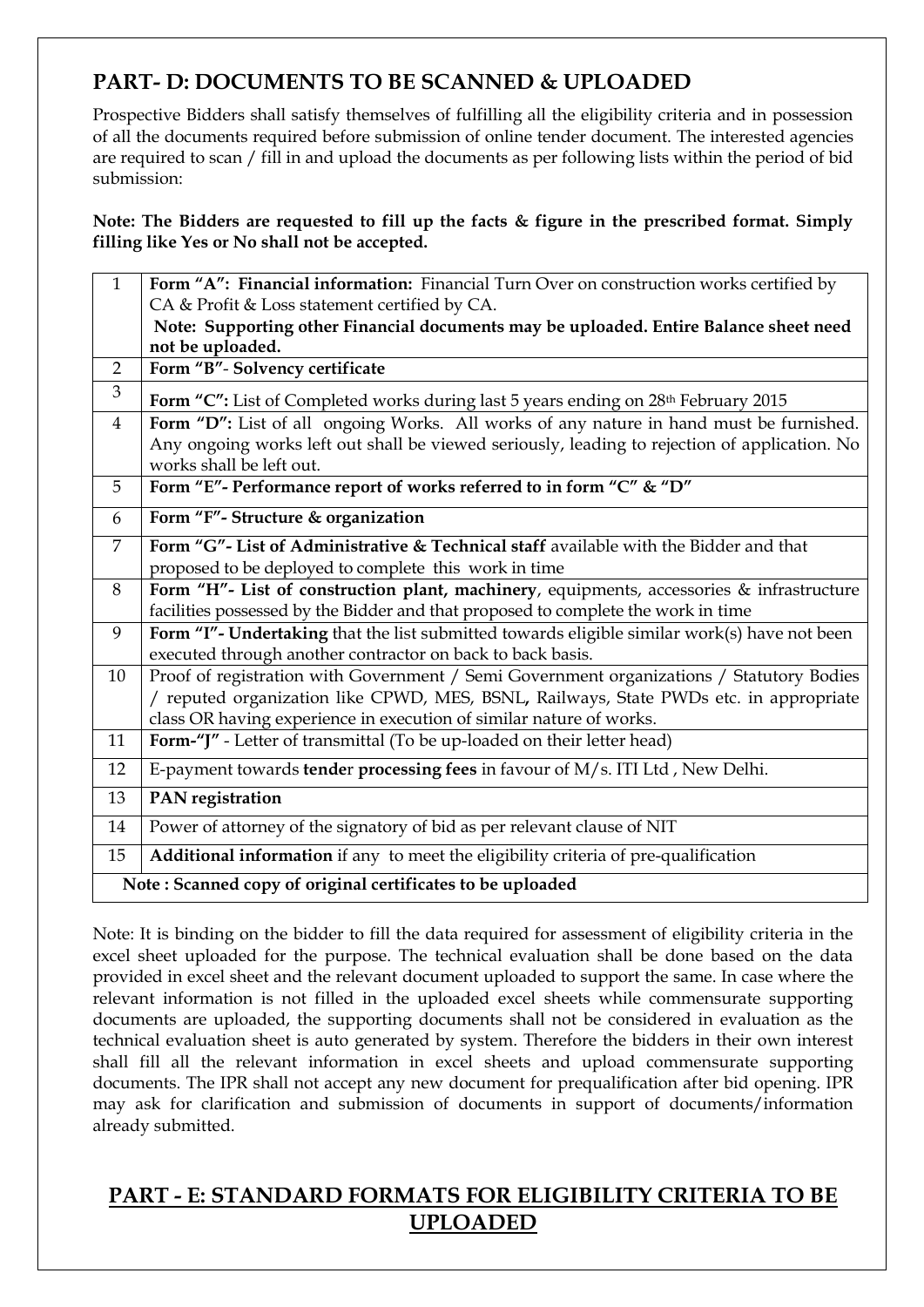### **FORM "J": LETTER OF TRANSMITTAL**

#### **From:**

To Director, Institute for Plasma Research, Bhat, Gandhinagar – 382006

**Subject:** Submission of bids for the work of Re-surfacing of Road at Institute for Plasma Research (IPR), Bhat, Gandhinagar.

Sir,

Having examined the details given in press notice and bid document for the above work, I/We hereby submit the bid document and other relevant information.

1. I/We hereby certify that all the statements made and information supplied in the enclosed Forms "A" to "I" and accompanying statements are true and correct.

2. I/We have furnished all information and details necessary for eligibility and have no further pertinent information to supply.

3. I/We submit the requisite certified solvency certificate and authorize IPR to approach the Bank issuing the solvency certificate to confirm the correctness thereof. I/We also authorise IPR officials to approach individuals, employers, firms and corporation to verify our competence and general reputation.

4. I/We submit the following certificates in support of our suitability, technical know how and capability for having successfully completed the following works:

| <b>S. No.</b> | Name of work | Certified by/from |  |
|---------------|--------------|-------------------|--|
|               |              |                   |  |
|               |              |                   |  |
|               |              |                   |  |
|               |              |                   |  |

Enclosures. 1.

2. 3.

Date of submission: Seal and signature of bidder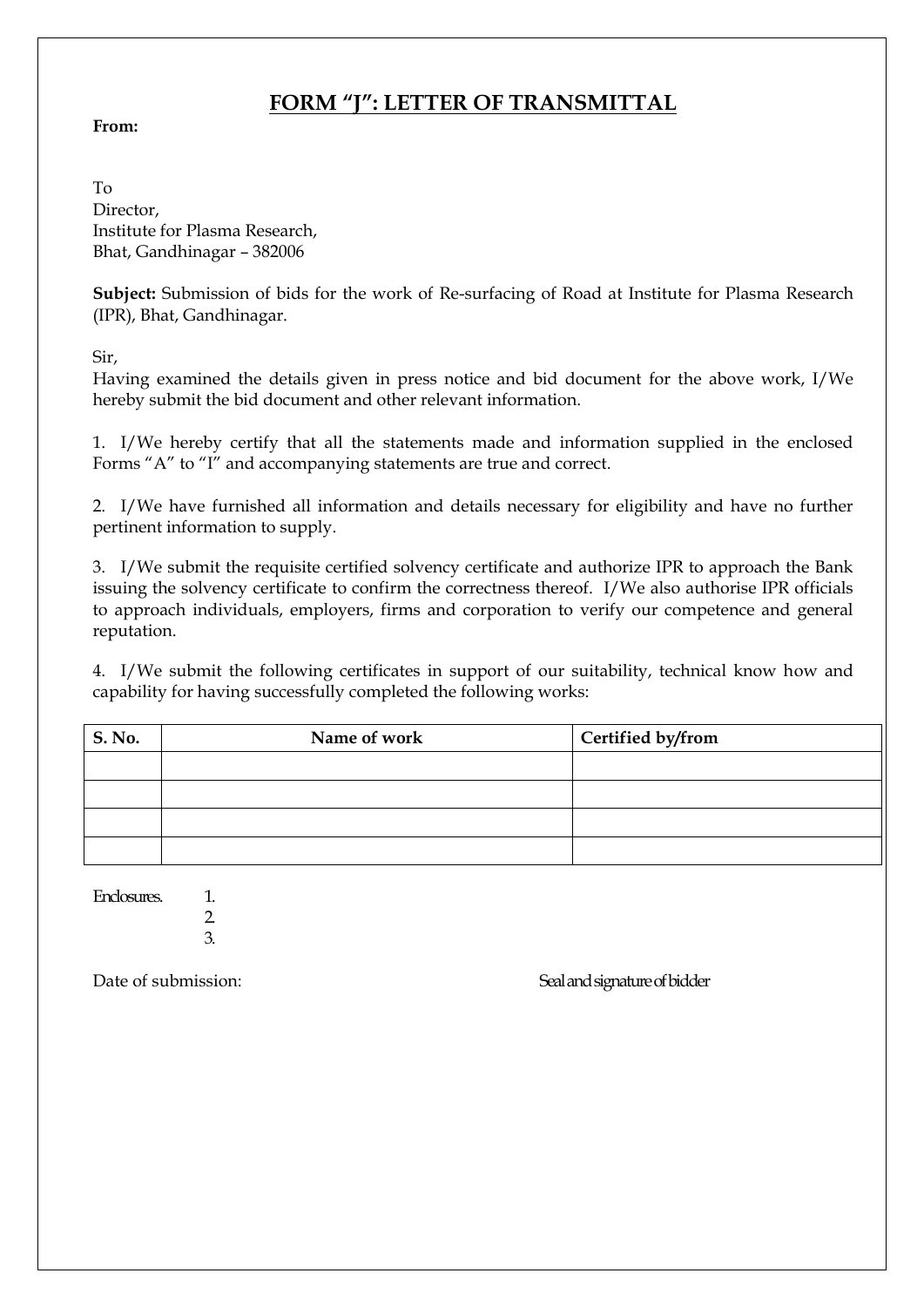### **FORM "A": FINANCIAL INFORMATION**

**I. Financial Analysis** - Details to be furnished duly supported by figures in balance sheet/ profit and loss account for the last five years duly certified by the Chartered Accountant, as submitted by the Bidder to the Income Tax Department (copies to be scanned & uploaded).

| Particulars                                      | <b>Financial Year</b> |         |         |         |         |
|--------------------------------------------------|-----------------------|---------|---------|---------|---------|
|                                                  | 2009-10               | 2010-11 | 2011-12 | 2012-13 | 2013-14 |
| i) Gross Annual turnover<br>on construction work |                       |         |         |         |         |
| ii)Profit/Loss                                   |                       |         |         |         |         |
| iii) Certified by                                |                       |         |         |         |         |

**Signature of Chartered Accountant with seal**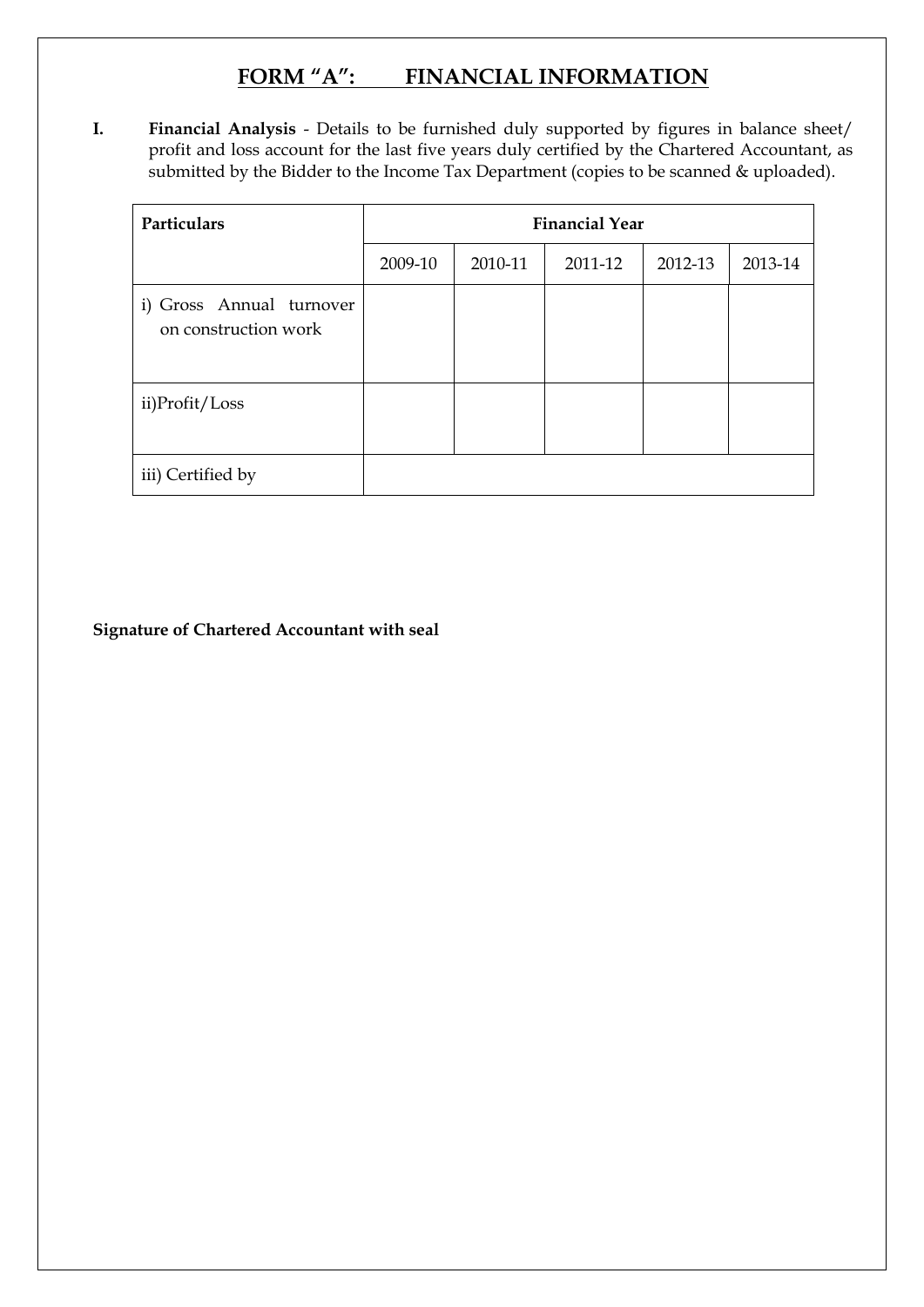### **FORM "B": FORM OF BANKER'S CERTIFICATE FROM SCHEDULED BANK**

| This is to certify that to the best of our knowledge and information that<br>M/s. |                                                            |  |
|-----------------------------------------------------------------------------------|------------------------------------------------------------|--|
|                                                                                   | (with address) a customer of our bank are / is respectable |  |
| and can be treated as good for any engagement upto a limit of                     |                                                            |  |
|                                                                                   |                                                            |  |
|                                                                                   |                                                            |  |

This certificate is issued without any guarantee or responsibility on the bank or any of the officers.

> (Signature) For the Bank

- NOTE: (1) Bankers certificates should be on letter head of the Bank.
	- (2) In case of partnership firm, certificate should include names of all partners as recorded with the Bank.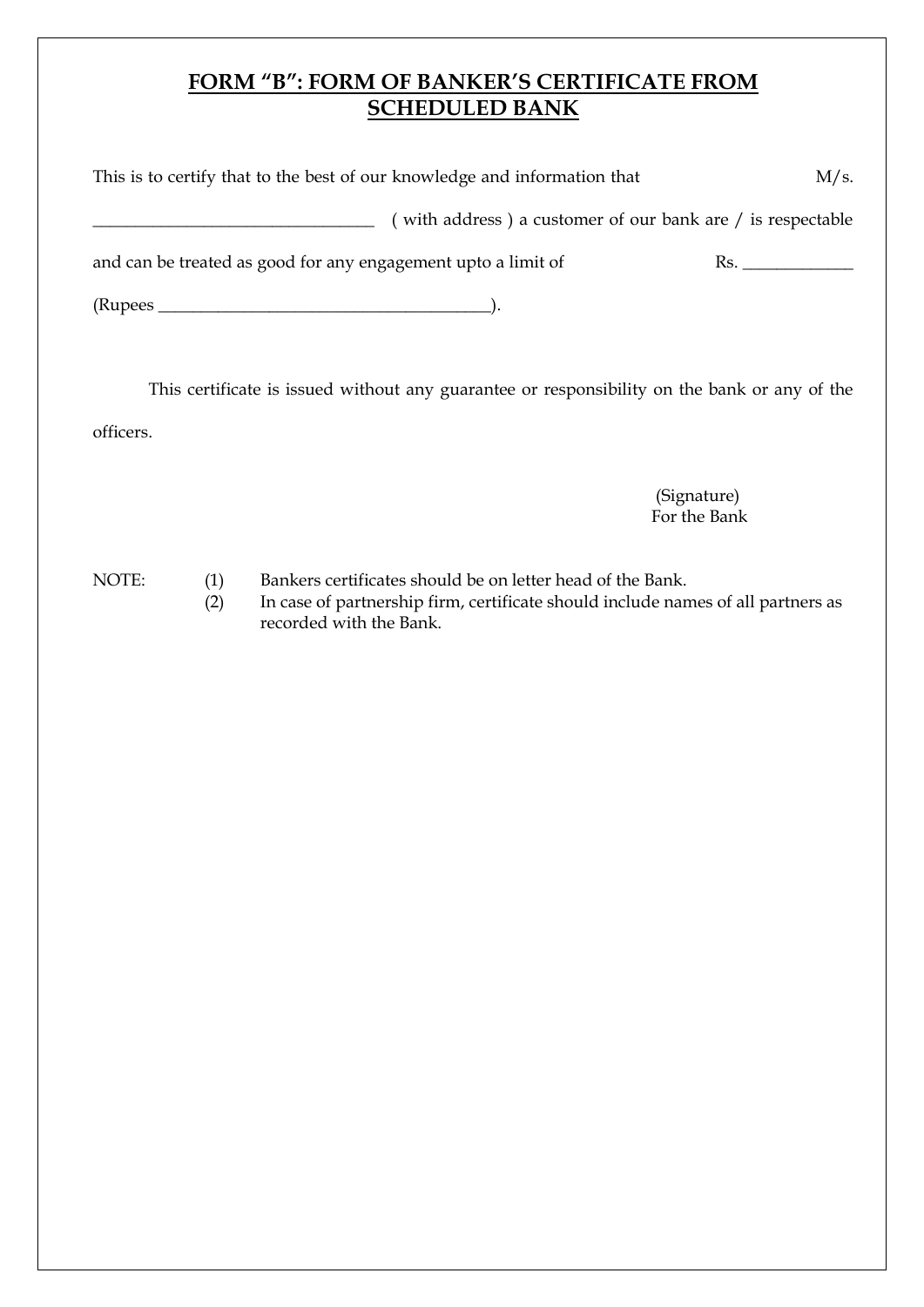### **FORM "C": PRESCRIBED FORMATS: DETAILS TO BE FURNISHED FOR COMPLETED WORKS DURING LAST FIVE YEARS ENDING ON 28th FEBRUARY 2015**

| <b>Details</b>                                                                                         | Work -1 | Work -2 | Work-3 |
|--------------------------------------------------------------------------------------------------------|---------|---------|--------|
| Project name & Location:                                                                               |         |         |        |
| Owner or client: (Name and Address, contact<br>Number of                                               |         |         |        |
| Officer to whom reference can be made)                                                                 |         |         |        |
| Project description:                                                                                   |         |         |        |
| 1. Type of Building:                                                                                   |         |         |        |
| 2. Type/nature of works details.                                                                       |         |         |        |
| Whether For Government/Semi Government/<br>Government undertaking/ Government<br>autonomous bodies:    |         |         |        |
| <b>Tendered Project Cost:</b>                                                                          |         |         |        |
| <b>Actual Project Cost:</b>                                                                            |         |         |        |
| Project duration (as per contract): (in months)                                                        |         |         |        |
| Start date (dd/mm/yy):                                                                                 |         |         |        |
| Actual date of Completion (dd/mm/yy):                                                                  |         |         |        |
| Actual duration (Months):                                                                              |         |         |        |
| Reasons for delay (if any):                                                                            |         |         |        |
| Any penalty/ Bonus:                                                                                    |         |         |        |
| Litigation/Arbitration/claim/Dispute<br>Any<br>pending (with details of claim and award if<br>$any)$ : |         |         |        |
| Copy of Completion certificate & Work order<br>received from client to be attached                     |         |         |        |

#### **Note:**

- 1) For similar completed works ,Original or attested scanned copies of initial work order and final completion certificate from client have to be uploaded.
- 2) The final completion certificate shall mention Name of work, Work order value, Completion value, duration, Client name & Address, Location of work, Stipulated start and completion date, Actual Start and Completion date, Reasons for Delay (if any), Nature of Work etc.
- 3) Bidder should submit separate form for giving details of work completed for each year, separate sheets if any shall be numbered in sequence.
- 4) Certified that the above list of work complete and no work has been left-out and the information given is correct to knowledge and belief.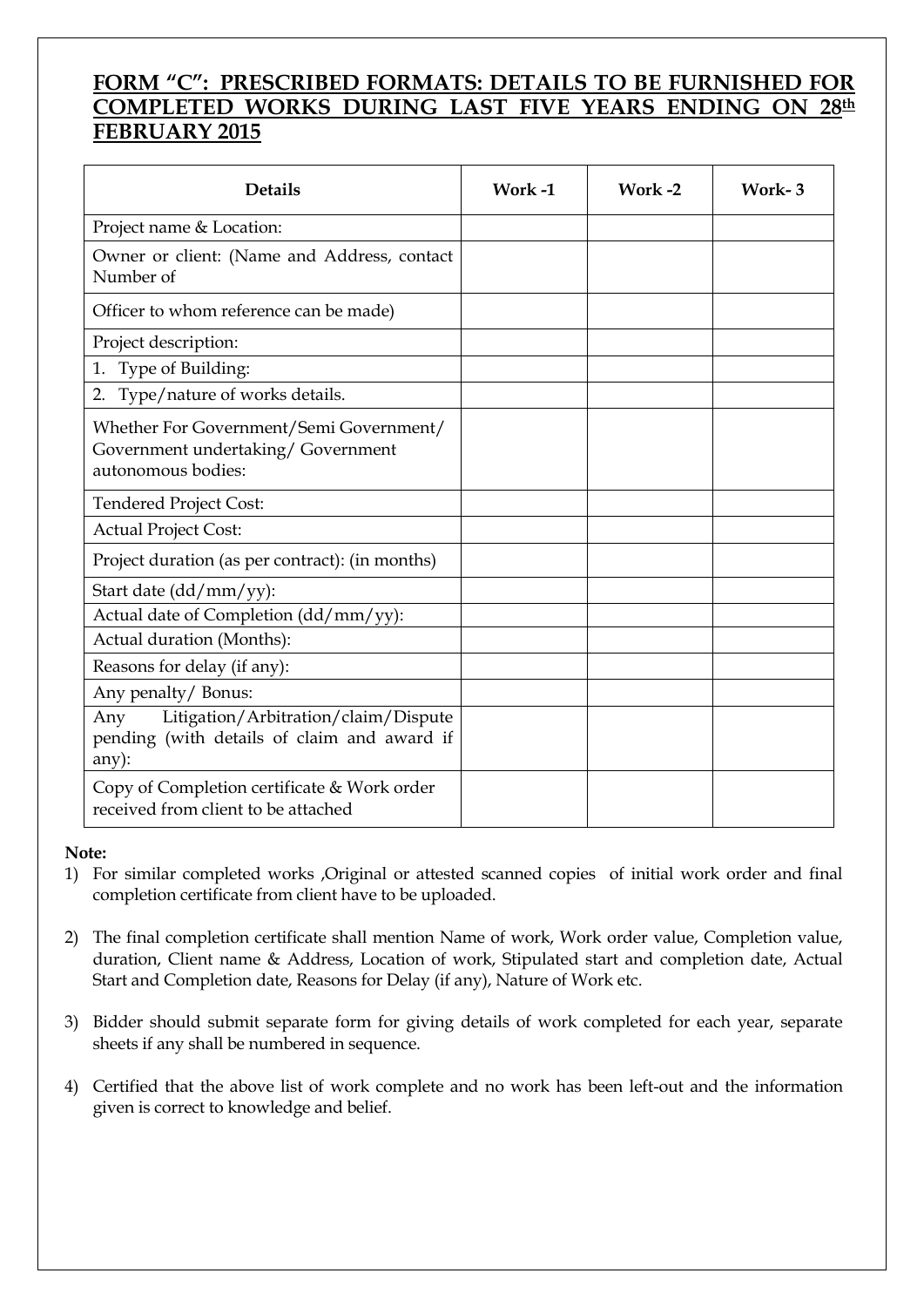### **FORM "D": INFORMATION ABOUT All ONGOING WORKS:**

| <b>Details</b>                                                                                         | Work-1 | Work -2 | Work-3 |
|--------------------------------------------------------------------------------------------------------|--------|---------|--------|
| a) Project name & Location :                                                                           |        |         |        |
| b) Owner or client: (Name and Address, contact<br>Number of Officer to whom reference can be<br>made): |        |         |        |
| c) Project details in brief:                                                                           |        |         |        |
| d) Stipulated start date:                                                                              |        |         |        |
| e) Actual Start date:                                                                                  |        |         |        |
| f) Time period:                                                                                        |        |         |        |
| g) Stipulated completion date:                                                                         |        |         |        |
| Present Status of work in Percentage<br>h)<br>completion:                                              |        |         |        |
| i) Work Order Value (in lakhs) :                                                                       |        |         |        |
| j) Work done value (RA bill) of work (in lakhs):                                                       |        |         |        |
| k) Type/nature of works details.                                                                       |        |         |        |
| I) slow progress if any and Reasons for Delay, if<br>any:                                              |        |         |        |
| m) Copy of Work order received from client to<br>be attached                                           |        |         |        |

Note:

- 1) Original or attested scanned copies as well as hardcopies of initial work order from client have to be uploaded.
- 2) The certificate shall mention Name of work, Work order value, duration, Client name & Address, Location of work, Stipulated start and completion date, Actual Start and Completion date, Reasons for Delay (if any) , Nature of Work etc.
- 3) Certified that the above list of work is complete and no work has been left-out and the information given is correct to knowledge and belief.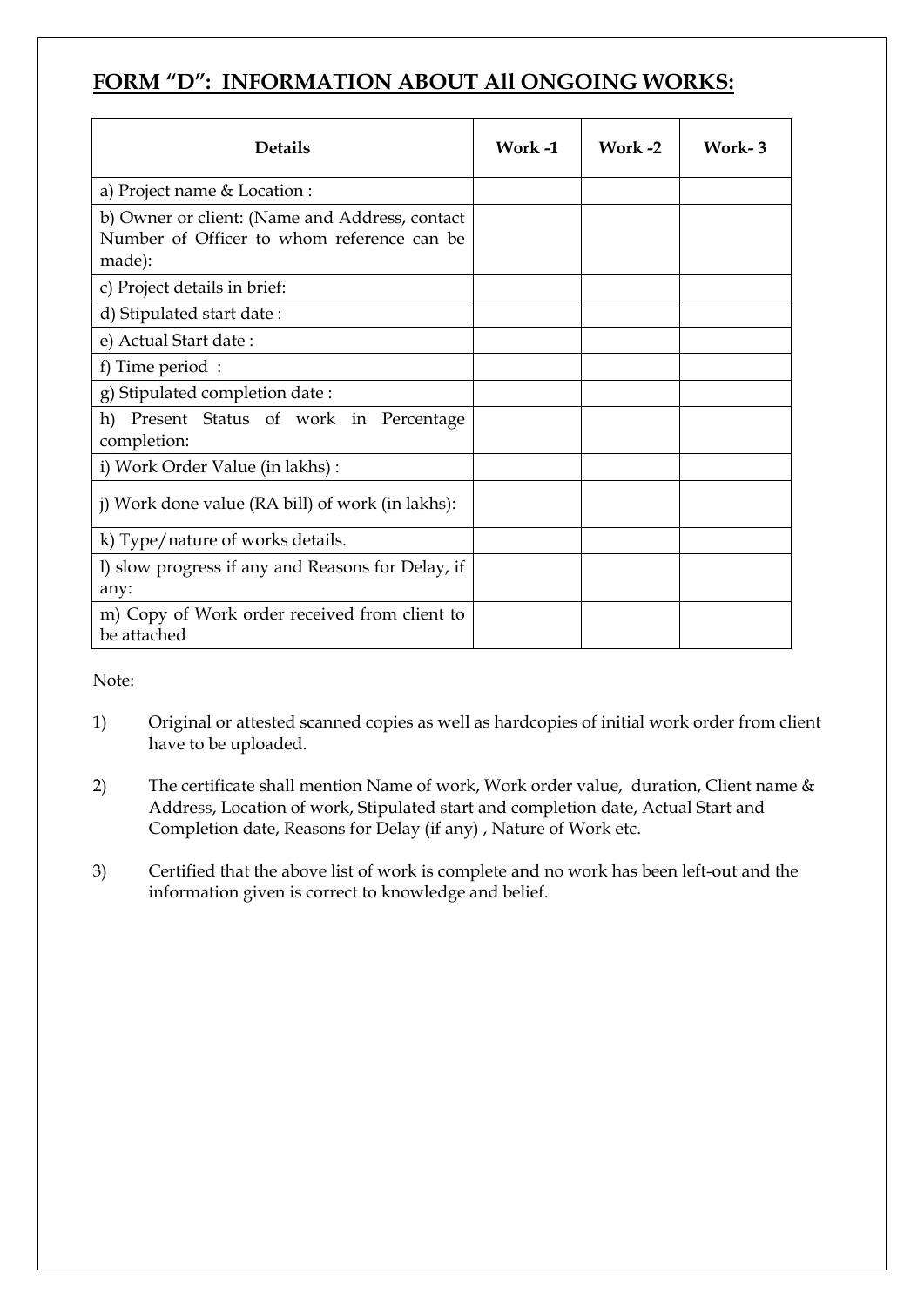### **FORM "E": PERFORMANCE REPORT OF WORKS REFFERED TO IN FORM "C" & "D":**

| $\mathbf{1}$   | Name of work/Project & Location                                  |                          |                          |  |  |
|----------------|------------------------------------------------------------------|--------------------------|--------------------------|--|--|
| $\overline{2}$ | Client / Owner Name and Address                                  |                          |                          |  |  |
| 3              | Agreement No.                                                    |                          |                          |  |  |
| $\overline{4}$ | <b>Estimated</b> cost                                            |                          |                          |  |  |
| 5              | Tender cost (work order value)                                   |                          |                          |  |  |
| 6              | Stipulated start date                                            |                          |                          |  |  |
| 7              | Actual date of start                                             |                          |                          |  |  |
| 8              | Date of completion                                               |                          |                          |  |  |
| (i)            | Stipulated date of completion                                    |                          |                          |  |  |
| (ii)           | Actual date of completion                                        |                          |                          |  |  |
| (iii)          | Present position of work, if in progress                         |                          |                          |  |  |
| 9              | Completion Value / Work done value till date:                    |                          |                          |  |  |
| 10             | Amount of compensation levied for delayed<br>completion, if any. |                          |                          |  |  |
| 11             | Amount of reduced rate items, if any.                            |                          |                          |  |  |
| 12             | Performance Report.                                              |                          |                          |  |  |
| (1)            | Quality of work                                                  |                          | Very Good/Good/Fair/Poor |  |  |
| (2)            | <b>Financial soundness</b>                                       |                          | Very Good/Good/Fair/Poor |  |  |
| (3)            | <b>Technical Proficiency</b>                                     |                          | Very Good/Good/Fair/Poor |  |  |
| (4)            | Resourcefulness                                                  | Very Good/Good/Fair/Poor |                          |  |  |
| (5)            | General behavior                                                 | Very Good/Good/Fair/Poor |                          |  |  |
| (6)            | <b>Time Consciousness</b>                                        |                          | Very Good/Good/Fair/Poor |  |  |

**(Separate certificate for each work/ Project)**

Dated: Owner or Executive Engineer or equivalent

Signature with Seal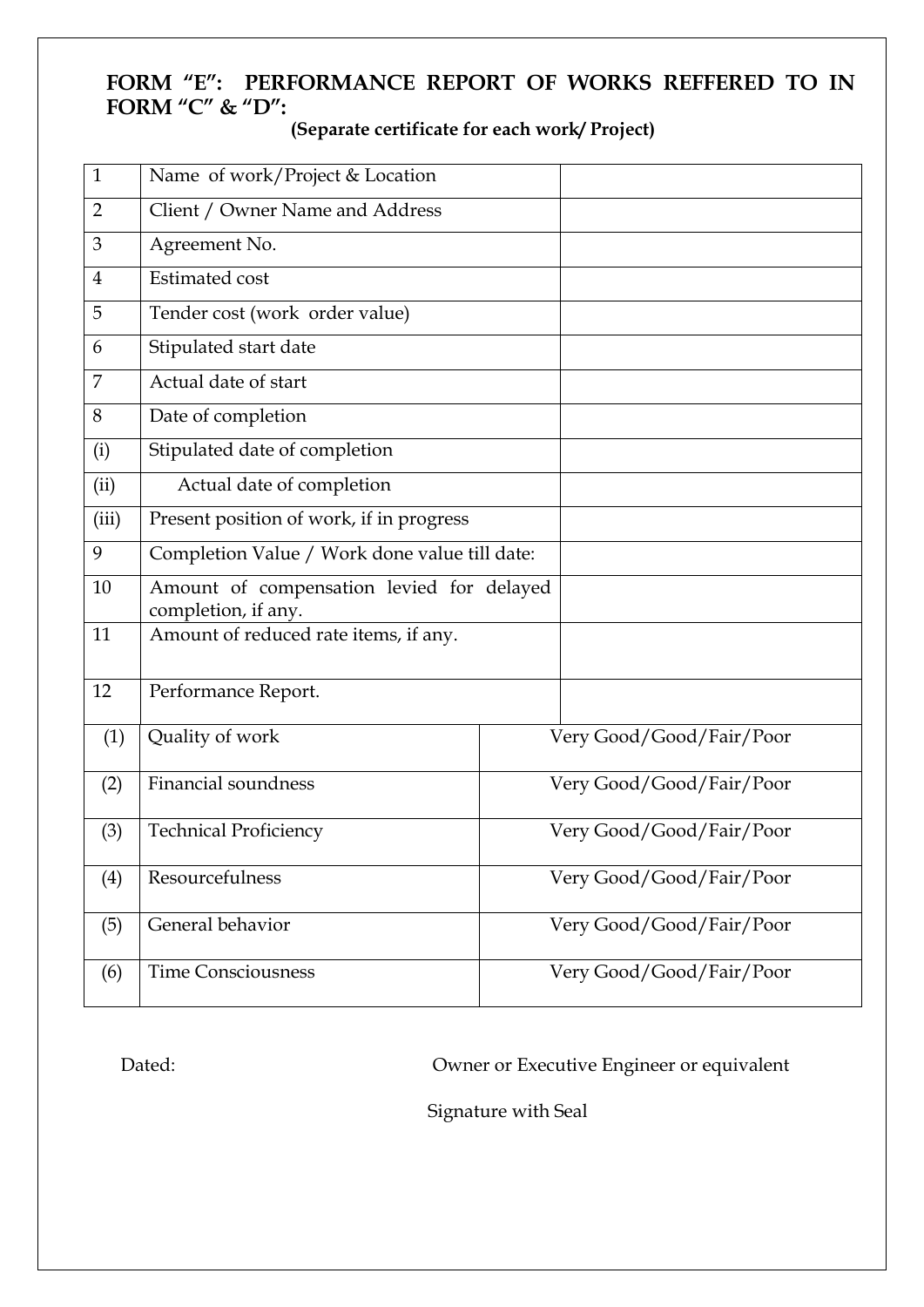# **FORM "F" INFORMATION ABOUT ORGANISATION STRUCTURE:**

| Sr.<br>No.     | Particulars                                                                                                           | Details to be filled |
|----------------|-----------------------------------------------------------------------------------------------------------------------|----------------------|
| $\mathbf{1}$   | Name of Firm                                                                                                          |                      |
| $\overline{2}$ | <b>Postal Address</b>                                                                                                 |                      |
|                |                                                                                                                       |                      |
|                |                                                                                                                       |                      |
|                |                                                                                                                       |                      |
| 3              | Contact Nos.                                                                                                          |                      |
|                | Office                                                                                                                |                      |
|                | Residence                                                                                                             |                      |
|                | Mobile                                                                                                                |                      |
| $\overline{4}$ | Fax No.                                                                                                               |                      |
| 5              | Name of Contact Person                                                                                                |                      |
| 6              | E - mail Address                                                                                                      |                      |
| 7              | Legal status of Bidder: (Please tick and attach<br>attasted copies of original document defining the<br>legal status) |                      |
|                | (1) An Individual                                                                                                     |                      |
|                | (2) A Proprietary firm                                                                                                |                      |
|                | (3) A Partnership firm                                                                                                |                      |
|                | (4) A Pvt. Ltd. Company                                                                                               |                      |
|                | (5) A Public ltd. Company or Corporation                                                                              |                      |
| 8              | Particulars of registration with various Government<br>bodies (scanned & uploaded photocopy)                          |                      |
|                | Dept./Organisation & Place of registration,<br><b>Registration No.</b>                                                |                      |
|                |                                                                                                                       |                      |
|                |                                                                                                                       |                      |
|                |                                                                                                                       |                      |
|                |                                                                                                                       |                      |
| 9              | Any other information considered necessary but not<br>included above.                                                 |                      |

**Note**: Bidder should attach separate sheets if required and if space given in the formats is not sufficient but strictly as per above formats only.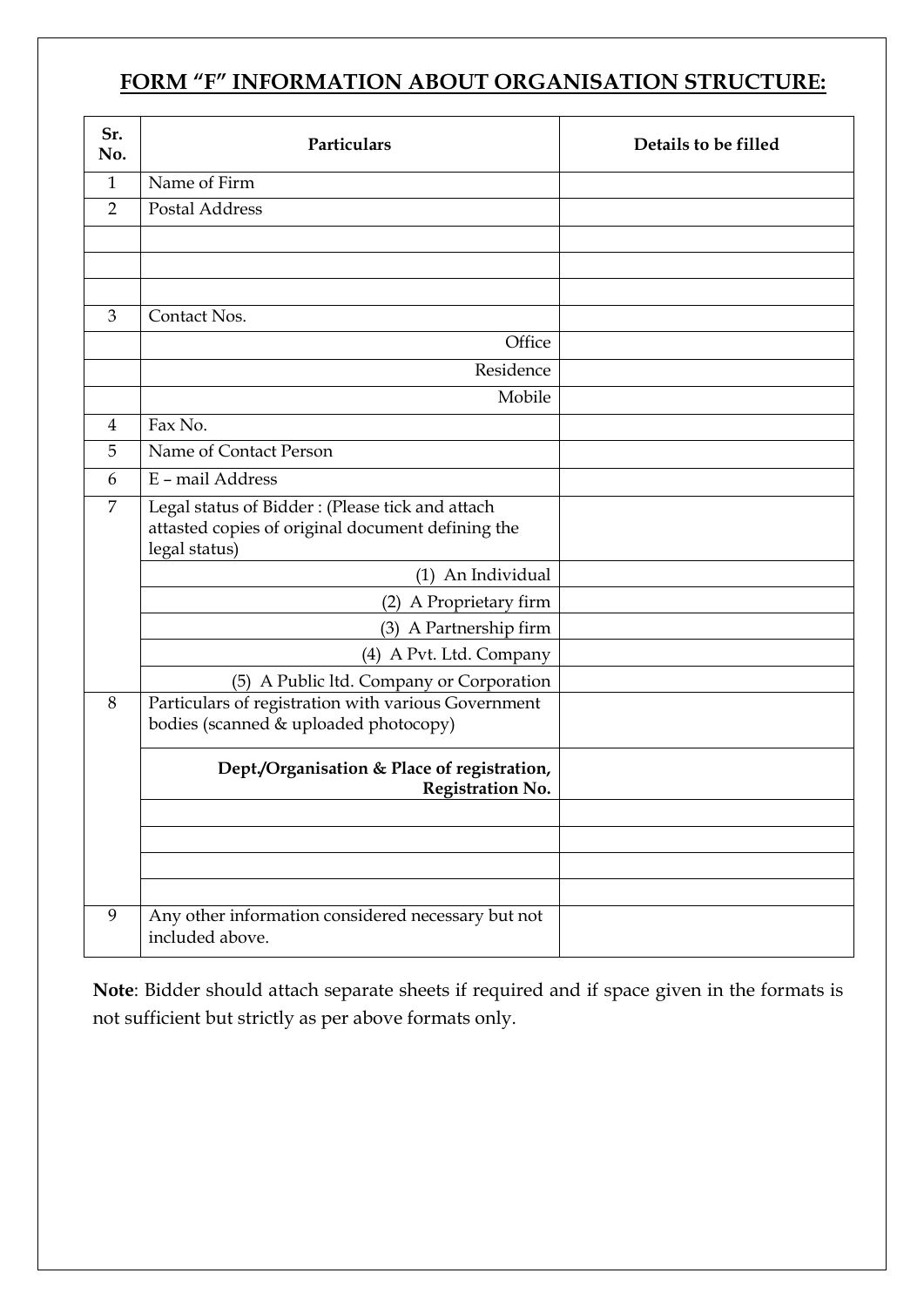### **FORM "G": INFORMATION ABOUT ADMINISTRATIVE & TECHNICAL STAFF AVAILABLE WITH THE BIDDER AND THAT PROPOSED TO BE DEPLOYED TO COMPLETE THIS WORK IN TIME:**

**1.0** The bidders should submit list of technical and administrative employees for proper execution of project. The bidder should submit a list of these employees stating how these would be involved in the project.

| Sr.<br>No. | Name |  | Qualification Designation   Total Experience  <br>(In years) | <b>Remarks</b> |
|------------|------|--|--------------------------------------------------------------|----------------|
|            |      |  |                                                              |                |
|            |      |  |                                                              |                |
|            |      |  |                                                              |                |
|            |      |  |                                                              |                |
|            |      |  |                                                              |                |
|            |      |  |                                                              |                |
|            |      |  |                                                              |                |
|            |      |  |                                                              |                |
|            |      |  |                                                              |                |
|            |      |  |                                                              |                |

Note: 1 - The bidders should submit list of technical and administrative employees for proper execution of project. The bidder should submit a list of these employees stating how these would be involved in the project.

2. Bidder should attach separate sheet if required and if space given in the formats is not sufficient but strictly as per above formats only.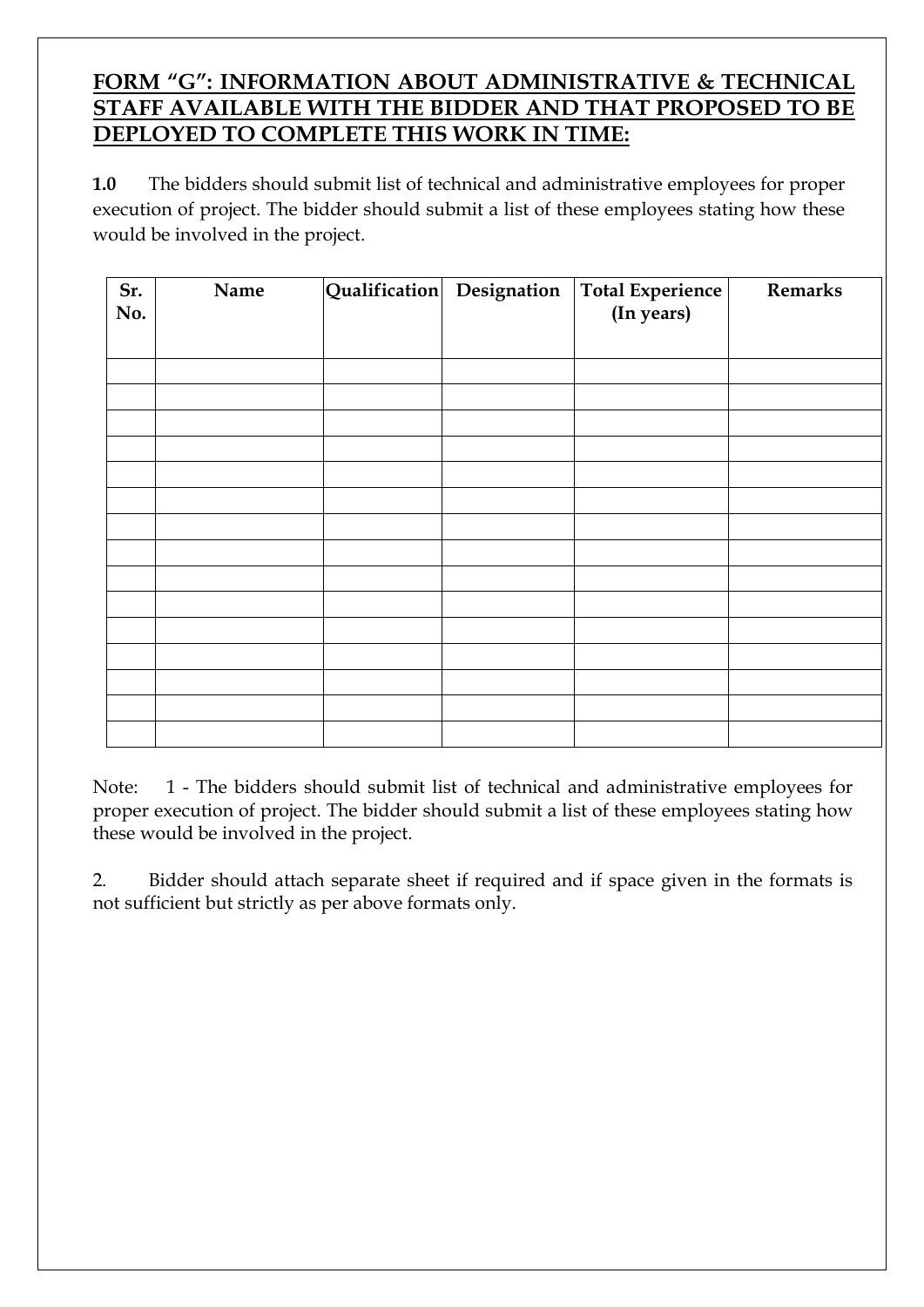### **FORM "H": INFORMATION ABOUT CONSTRUCTION PLANT, MACHINARY, EQUIPMENT, ACCESSORIES, INFRASTRUCTURE FACILITY POSSESSED BY THE BIDDER AND THAT PROPOSED TO BE DEPLOYED TO COMPLETE THIS WORK IN TIME**

| <b>Nos</b>     | Name                                                            | No of | Type &      | Capacity | Owned              | Health                  |
|----------------|-----------------------------------------------------------------|-------|-------------|----------|--------------------|-------------------------|
|                |                                                                 | Units | <b>Make</b> |          | $\prime$<br>Leased | Certificate<br>attached |
|                |                                                                 |       |             |          |                    | Yes/No.                 |
| $\mathbf{1}$   | Vibratory Roller                                                |       |             |          |                    |                         |
| $\overline{2}$ | Front End Loader                                                |       |             |          |                    |                         |
| 3              | Water tanker/sprinkler                                          |       |             |          |                    |                         |
| $\overline{4}$ | Dumper                                                          |       |             |          |                    |                         |
| 5              | Tippers                                                         |       |             |          |                    |                         |
| 6              | Plate compactor                                                 |       |             |          |                    |                         |
| $\overline{7}$ | Generator                                                       |       |             |          |                    |                         |
| 8              | Air compressor                                                  |       |             |          |                    |                         |
| 9              | Tractor Scraper                                                 |       |             |          |                    |                         |
| 10             | <b>Field Testing Laboratory</b>                                 |       |             |          |                    |                         |
| 11             | Bitumen paver                                                   |       |             |          |                    |                         |
| 12             | Hot mix plant                                                   |       |             |          |                    |                         |
| 13             | Spreaders                                                       |       |             |          |                    |                         |
| 14             | Fully/Semi Automatic road                                       |       |             |          |                    |                         |
|                | marking applicator                                              |       |             |          |                    |                         |
| 15             | <b>Premeltor Machine</b>                                        |       |             |          |                    |                         |
| 16             | site<br>List<br>of<br>Laboratory<br>Testing Machines<br>(Attach |       |             |          |                    |                         |
|                | Separate List)                                                  |       |             |          |                    |                         |
| 17             |                                                                 |       |             |          |                    |                         |
| 18             |                                                                 |       |             |          |                    |                         |
| 19             |                                                                 |       |             |          |                    |                         |
| 20             |                                                                 |       |             |          |                    |                         |
| 21             |                                                                 |       |             |          |                    |                         |
|                |                                                                 |       |             |          |                    |                         |
|                |                                                                 |       |             |          |                    |                         |
|                |                                                                 |       |             |          |                    |                         |
|                |                                                                 |       |             |          |                    |                         |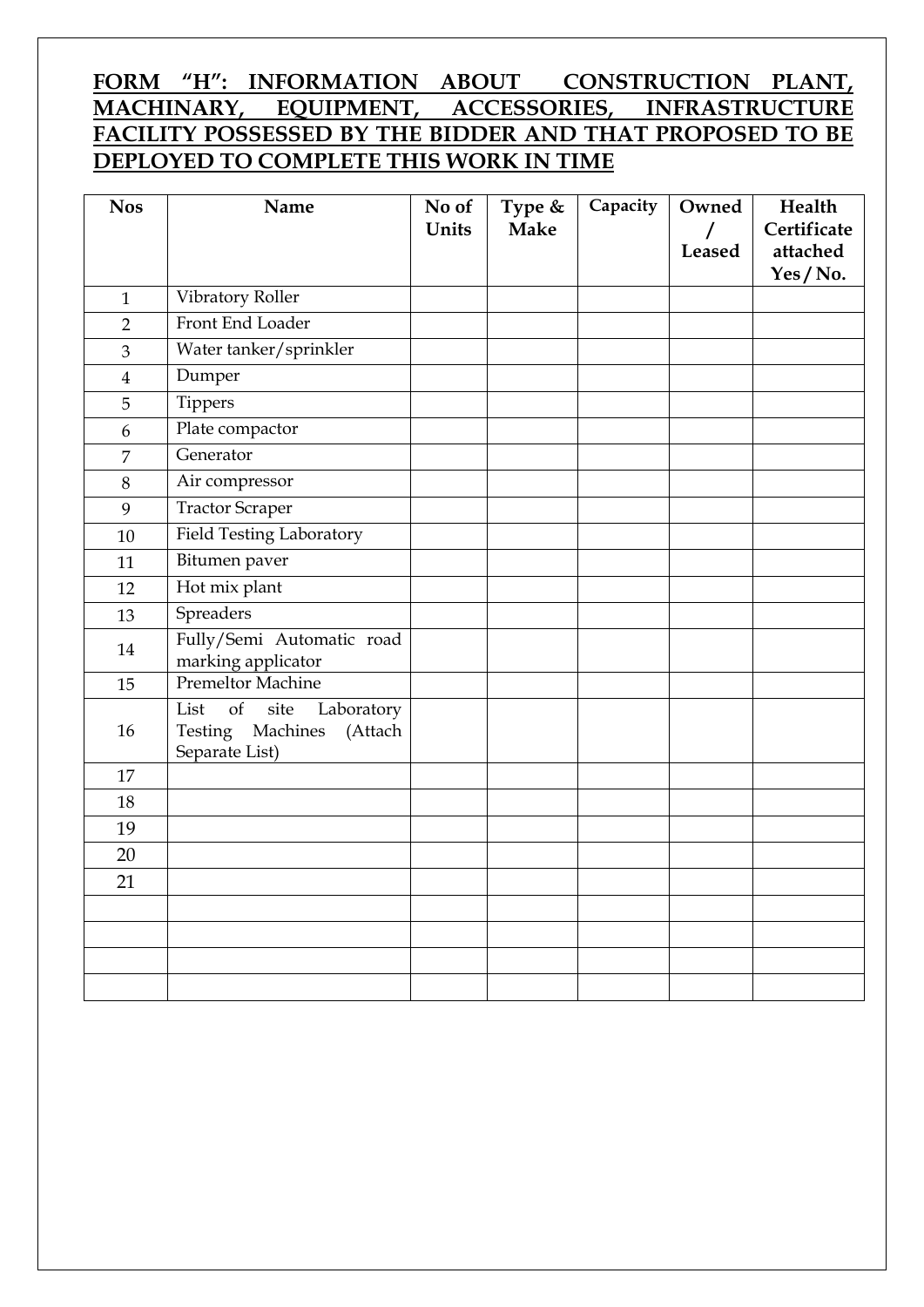### **FORM "I": UNDERTAKING TO BE FURNISHED ONLINE BY THE**

#### **BIDDER -** TO BE UPLOADED BY THE BIDDER ON THEIR LETTER HEAD AFTER SIGNING THIS TEMPLATE (UNDRTAKING)

Name of Work: Re-surfacing of Road at Institute for Plasma Research (IPR), Bhat, Gandhinagar. Tender number: IPR/TN/CIVIL/1/2015 dated 23.3.2015 (Two Bid System):

#### I DO HEREBY UNDERTAKE

- 1 That all the information being submitted by me is genuine, authentic, true and valid on the date of submission of tender and if any formation is found to be false at any stage of tendering or contract period I will be liable to the penal actions as prescribed in NIT.
- 2 That I accept all terms and conditions of NIT, including general terms and condition, special / additional terms and conditions, addendum, corrigendum, clarifications as stated there in the tender document as available on the website.
- 3 That I am giving my consent for e-payment.
- 4 That I do authorize IPR for seeking information / clarification from by bankers, clients having reference in this bid.
- 5 That I have uploaded photo copies of all relevant documents as prescribed in the tender document in support of the information and data furnished by me online.
- 6 That I accept all the undertakings as specified elsewhere in the tender document.
- 7 That this online agreement will be a part of my bid and if the work is awarded to me /us, this will be a part of our agreement with orporation.
- 8 That I hereby forward Earnest Money Deposit in demand draft or Pay order of Nationalized Bank/ ICICI/IDBI/Axis Bank / HDFC bank. If I/we, fail to furnish the prescribed performance guarantee within prescribed period, I/we agree that the said Director, IPR or his successors in office shall without prejudice to any other right or remedy, be at liberty to forfeit the said earnest money absolutely. Further, it I/we fail to commence work as specified, I/we agree that Director, IPR or his successors in office shall without prejudice to any other right or remedy available in law, be at liberty to forfeit the said earnest money and the performance guarantee absolutely, otherwise the said earnest money shall be retained by him towards security deposit to execute all the works referred to in the tender documents upon the terms and conditions contained or referred to those in excess of that limit at the rates to be determined in accordance with the provision contained in Clause 12.2 and 12.3 of the tender form. Further, I/We agree that in case of forfeiture of Earnest money & Performance Guarantee as aforesaid. I/We shall be debarred for participation in the re-tendering process of the work.
- 9 I/We undertake and confirm that eligible similar work(s) has/have not been got executed through another contractor on back to back basis. Further that, if such a violation comes to notice of Department, then I/We shall be debarred for tendering in The Institute in future forever. Also, if such a violation comes to the notice of Department before date of start of work, the Engineer-in-Charge shall be free to forfeit the entire amount of Earnest Money Deposit/Performance Guarantee.

Signature of Bidder with seal